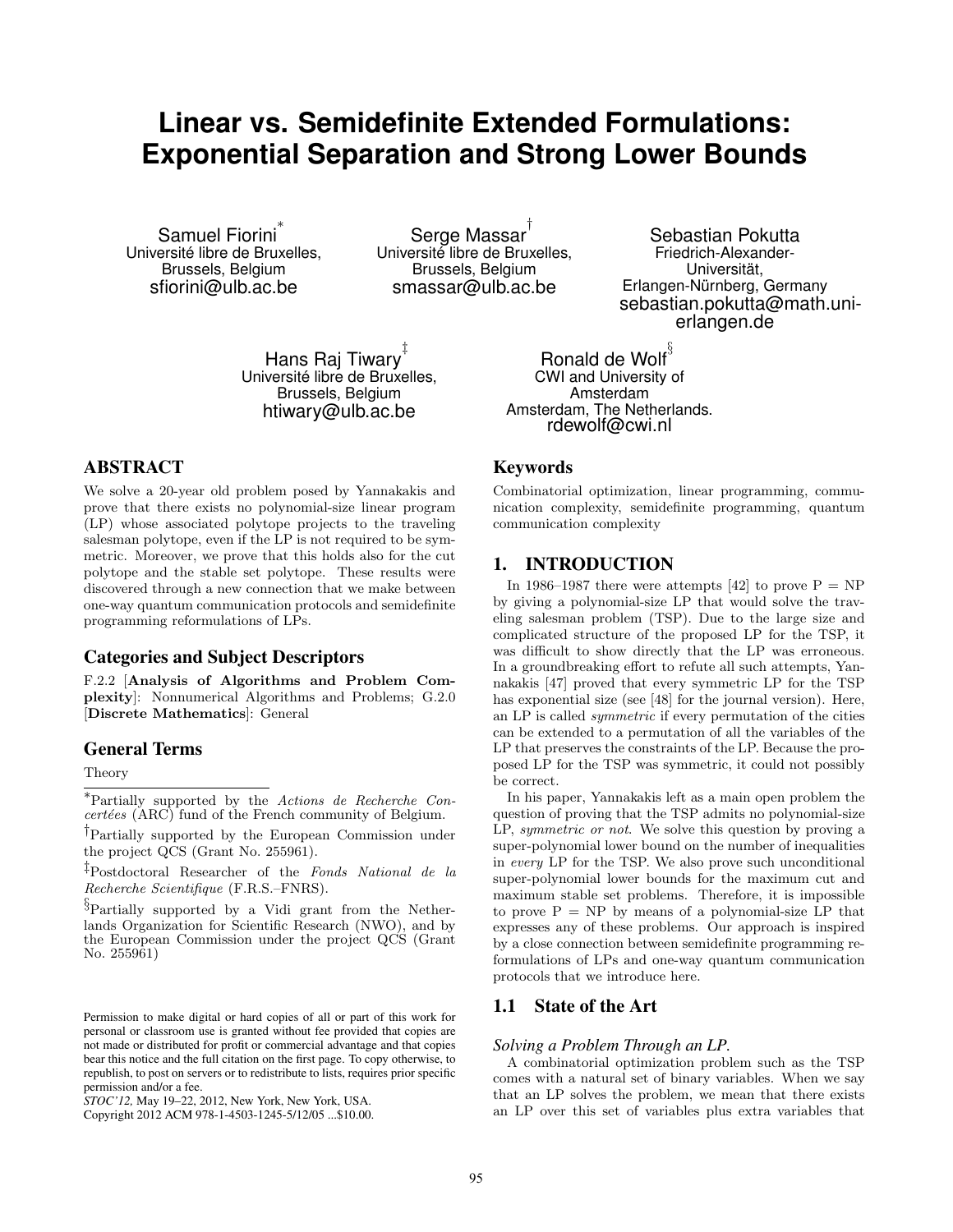returns the correct objective function value for all instances over the same set of natural variables, that is, for *all* choices of weights for the natural variables.

#### *From Problems to Polytopes.*

When encoded as  $0/1$ -points in  $\mathbb{R}^d$ , the feasible solutions of a combinatorial optimization problem yield a polytope that is the convex hull of the resulting points (see Appendix A for background on polytopes). Solving an instance of the problem then amounts to optimizing a linear objective function over this polytope.

For example, the *TSP polytope* TSP(*n*) is the convex hull of all points  $x \in \{0,1\}^{\binom{n}{2}}$  that correspond to a Hamiltonian cycle in the complete *n*-vertex graph  $K_n$ . If we want to solve a TSP instance with edge-weights  $w_{ij}$ , the goal would be to minimize  $\sum_{i \leq j} w_{ij} x_{ij}$  for  $x \in \text{TSP}(n)$ . This minimum is attained at a vertex of the polytope, i.e., at an  $x \in \{0, 1\}^{\binom{n}{2}}$ that corresponds to a Hamiltonian cycle.

The idea of representing the set of feasible solutions of a problem by a polytope forms the basis of a standard and powerful methodology in combinatorial optimization, see, e.g., [39].

#### *Extended Formulations and Extensions.*

Even for polynomially solvable problems, the associated polytope may have an exponential number of facets. By working in an extended space, it is often possible to decrease the number of constraints. In some cases, a polynomial increase in dimension can be traded for an exponential decrease in the number of constraints. This is the idea underlying extended formulations.

Formally, an *extended formulation* (EF) of a polytope  $P \subseteq$  $\mathbb{R}^d$  is a linear system

$$
E^{\leq x} + F^{\leq y} \leq g^{\leq}, \ E^{\equiv x} + F^{\equiv y} = g^{\equiv} \tag{1}
$$

in variables  $(x, y) \in \mathbb{R}^{d+k}$  such that  $x \in P$  if and only if there exists *y* such that (1) holds. The *size* of an EF is defined as its number of *inequalities* in the system.<sup>1</sup> Optimizing any objective function  $f(x)$  over all  $x \in P$  amounts to optimizing  $f(x)$  over all  $(x, y) \in \mathbb{R}^{d+k}$  satisfying (1), provided (1) defines an EF of *P*.

An *extension* of the polytope *P* is another polytope<sup>2</sup>  $Q \subseteq$ R *e* such that *P* is the image of *Q* under a linear map. We define the *size* of an extension *Q* as the number of facets of *Q*. If *P* has an extension of size *r*, then it has an EF of size *r*. Conversely, it is known that if *P* has an EF of size *r*, then it has an extension of size at most *r* (see Theorem 3 below). In this sense, the concepts of EF and extension are essentially equivalent.

#### *The Impact of Extended Formulations.*

EFs have pervaded the areas of discrete optimization and

approximation algorithms for a long time. For instance, Balas' disjunctive programming [5], the Sherali-Adams hierarchy  $[41]$ , the Lovász-Schrijver closures  $[32]$ , lift-andproject [6], and configuration LPs are all based on the idea of working in an extended space. Recent surveys on EFs in the context of combinatorial optimization and integer programming are [11, 43, 23, 46].

## *Symmetry Matters.*

Yannakakis [48] proved a  $2^{\Omega(n)}$  lower bound on the size of any *symmetric* EF of the TSP polytope TSP(*n*) (defined above and in Section 3.4). Although he remarked that he did "not think that asymmetry helps much", it was recently shown by Kaibel *et al.* [24] (see also [35]) that symmetry is a restriction in the sense that there exist polytopes that have polynomial-size EFs but no polynomial-size symmetric EF. This revived Yannakakis's tantalizing question about unconditional lower bounds. That is, bounds which apply to the *extension complexity* of a polytope *P*, defined as the minimum size of an EF of *P*.

#### *0/1-Polytopes with Large Extension Complexity.*

The strongest unconditional lower bounds so far were obtained by Rothvoß [37]. By an elegant counting argument inspired by Shannon's theorem [40], it was proved that there exist  $0/1$ -polytopes in  $\mathbb{R}^d$  whose extension complexity is at least 2*d/*2*−o*(*d*) . However, Rothvoß's technique does not provide *explicit* 0/1-polytopes with an exponential extension complexity.

#### *The Factorization Theorem.*

Yannakakis [48] discovered that the extension complexity of a polytope *P* is determined by certain factorizations of an associated matrix, called the *slack matrix* of *P*, that records for each pair  $(F, v)$  of a facet  $F$  and vertex  $v$ , the algebraic distance of *v* to a hyperplane supporting *F*. Defining the *nonnegative rank* of a matrix *M* as the smallest natural number *r* such that *M* can be expressed as  $M = TU$  where *T* and *U* are nonnegative matrices (i.e., matrices whose elements are all nonnegative) with *r* columns (in case of *T*) and *r* rows (in case of *U*), respectively, it turns out that the extension complexity of every polytope *P* is exactly the nonnegative rank of its slack matrix.

This *factorization theorem* led Yannakakis to explore connections between EFs and communication complexity. Let *S* denote the slack matrix of the polytope *P*. He proved that: (i) every deterministic communication protocol of complexity *k* computing *S* gives rise to an EF of *P* of size at most  $2^k$ , provided *S* is a 0/1-matrix; (ii) the nondeterministic communication complexity of the *support matrix* of *S* (i.e., the binary matrix that has 0-entries exactly where *S* is 0) yields a lower bound on the extension complexity of *P*, or more generally, the nondeterministic communication complexity of the support matrix of every nonnegative matrix *M* yields a lower bound on the nonnegative rank of *M*. 3

<sup>1</sup>Another possible definition of size is the sum of the number of variables and total number of constraints (equalities plus inequalities) defining the EF. This makes little difference because if  $P \subseteq \mathbb{R}^d$  has an EF with  $r$  inequalities, then it has an EF with  $\overline{d+r}$  variables, *r* inequalities and at most  $d+r$ equalities (see the proof of Theorem 3 below).

<sup>&</sup>lt;sup>2</sup>We could allow unbounded polyhedra here, but it again makes little difference because it can be shown that every extension of a polytope with a minimum number of facets is also a polytope.

<sup>&</sup>lt;sup>3</sup>The classical nondeterministic communication complexity of a binary communication matrix is defined as  $\lceil \log B \rceil$ , where *B* is the minimum number of monochromatic 1rectangles that cover the matrix, see [26]. This last quantity is also known as the *rectangle covering bound*. It is easy to see that the rectangle covering bound of the support matrix of any matrix *M* lower bounds the nonnegative rank of *M* (see Theorem 4 below).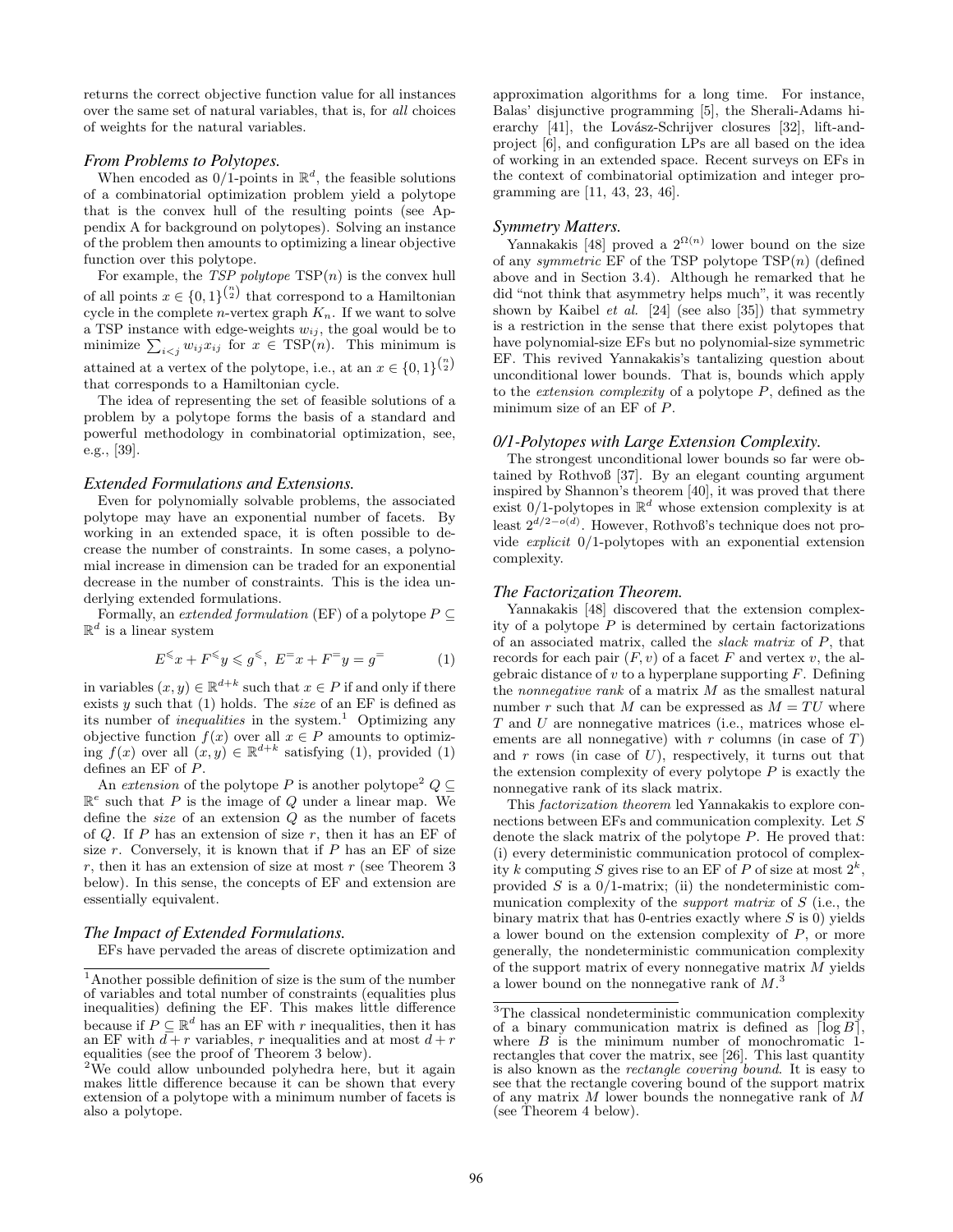#### *Tighter Communication Complexity Connection.*

Faenza *et al.* [15] proved that the base-2 logarithm of the nonnegative rank of a matrix equals, up to a small additive constant, the minimum complexity of a randomized communication protocol *with nonnegative outputs* that computes the matrix *in expectation*. In particular, every EF of size *r* can be regarded as such a protocol of complexity  $\log r + O(1)$ bits that computes a slack matrix in expectation.

#### *The Clique vs. Stable Set Problem.*

When  $P$  is the stable set polytope  $STAB(G)$  of a graph  $G$ (see Section 3.3), the slack matrix of *P* contains an interesting row-induced 0/1-submatrix that is the communication matrix of the *clique vs. stable set problem* (also known as the *clique vs. independent set problem*): its rows correspond to the cliques and its columns to the stable sets (or independent sets) of graph *G*. The entry for a clique *K* and stable set *S* equals  $1 - |K \cap S|$ . Yannakakis [48] gave an  $O(\log^2 n)$ deterministic protocol for the clique vs. stable set problem, where *n* denotes the number of vertices of *G*. This gives a  $2^{O(\log^2 n)} = n^{O(\log n)}$  size EF for STAB(*G*) whenever the whole slack matrix is  $0/1$ , that is, whenever *G* is a perfect graph.

A notoriously hard open question is to determine the communication complexity (in the deterministic or nondeterministic sense) of the clique vs. stable set problem. (For recent results that explain why this question is hard, see [27, 28].) The best lower bound to this day is due to Huang and Sudakov [22]: they obtained a  $\frac{6}{5} \log n - O(1)$  lower bound.<sup>4</sup> Furthermore, they state a graph-theoretical conjecture that, if true, would imply a  $\Omega(\log^2 n)$  lower bound, and hence settle the communication complexity of the clique vs. stable set problem. Moreover it would give a worst-case *n* Ω(log *n*) lower bound on the extension complexity of stable set polytopes. However, a solution to the Huang-Sudakov conjecture seems only a distant possibility.

## 1.2 Contribution

Our contribution in this paper is three-fold.

• First, inspired by earlier work [45], we define a  $2^n \times 2^n$ matrix  $\hat{M} = M(n)$  and show that the nonnegative rank of *M* is  $2^{\Omega(n)}$  because the nondeterministic communication complexity of its support matrix is  $\Omega(n)$ . The latter was proved in [45] using the well-known disjointness lower bound of Razborov [36]. We use the matrix *M* to prove a  $2^{\Omega(n)}$  lower bound on the extension complexity of the cut polytope CUT(*n*) (Section 3.2). That is, we prove that *every* EF of the cut polytope has an exponential number of inequalities. Via reductions, we infer from this: (i) an infinite family of graphs *G* such that the extension complexity of the corresponding stable set polytope  $STAB(G)$  is  $2^{\Omega(n^{1/2})}$ , where *n* denotes the number of vertices of *G* (Section 3.3); (ii) that the extension complexity of the TSP polytope TSP(*n*) is  $2^{\Omega(n^{1/4})}$  (Section 3.4).

In addition to settling simultaneously the abovementioned open problems of Yannakakis [48] and Rothvoß [37], our results provide a lower bound on the extension complexity of stable set polytopes that goes beyond what is implied by the Huang-Sudakov conjecture (thanks to the fact that we consider a different part of the slack matrix). Although our lower bounds are strong, unconditional and apply to explicit polytopes that are well-known in combinatorial optimization, they have very accessible proofs.

- Second, we generalize the factorization theorem to *conic* EFs, that is, reformulations of an LP through a conic program. In particular, this implies a factorization theorem for *semidefinite* EFs: the *semidefinite extension complexity* of a polytope equals the *positive semidefinite rank* (*PSD rank*) of its slack matrix.
- Third, we generalize the tight connection between  $linear<sup>5</sup>$  EFs and classical communication complexity found by Faenza *et al.* [15] to a tight connection between semidefinite EFs and quantum communication complexity. We show that any *rank-r PSD factorization* of a (nonnegative) matrix *M* gives rise to a oneway quantum protocol computing *M* in expectation that uses  $\log r + O(1)$  qubits and, *vice versa*, that any one-way quantum protocol computing *M* in expectation that uses *q* qubits results in a PSD factorization of  $M$  of rank  $2<sup>q</sup>$ . Via the semidefinite factorization theorem, this yields a characterization of the semidefinite extension complexity of a polytope in terms of the minimum complexity of quantum protocols that compute the corresponding slack matrix in expectation.

Then, we give a complexity  $\log r + O(1)$  quantum protocol for computing a nonnegative matrix *M* in expectation, whenever there exists a rank-*r* matrix *N* such that *M* is the entry-wise square of *N*. This implies in particular that every *d*-dimensional polytope with 0/1 slacks has a semidefinite EF of size *O*(*d*).

Finally, we obtain an exponential separation between classical and quantum protocols that compute our specific matrix  $M = M(n)$  in expectation. On the one hand, our quantum protocol gives a rank-*O*(*n*) PSD factorization of *M*. On the other hand, the nonnegative rank of *M* is  $2^{\Omega(n)}$  because the nondeterministic communication complexity of the support matrix of *M* is  $\Omega(n)$ . Thus we obtain an exponential separation between nonnegative rank and PSD rank.

We would like to point out that some of our results in the two last sections were also obtained by Gouveia, Parillo and Thomas. This applies to Theorem 13, Corollary 15, Theorem 18 and Corollary 19. We were aware of the fact that they had obtained Theorem 13 and Corollary 15 prior to writing this paper. However, their proofs were not yet publicly available at that time. Theorem 18 and Corollary 19 were obtained independently, and in a different context. All their results are now publicly available, see [21].

## 1.3 Related Work

Yannakakis's paper has deeply influenced the TCS community. In addition to the works cited above, it has inspired a whole series of papers on the quality of restricted *approximate* EFs, such as those defined by the Sherali-Adams hi-

<sup>4</sup>All logarithms in this paper are computed in base 2.

<sup>5</sup> In this paragraph, and later in Sections 4 and 5, an EF (in the sense of the previous section) is called a *linear* EF. The use of adjectives such as "linear", "semidefinite" or "conic" will help distinguishing the different types of EFs.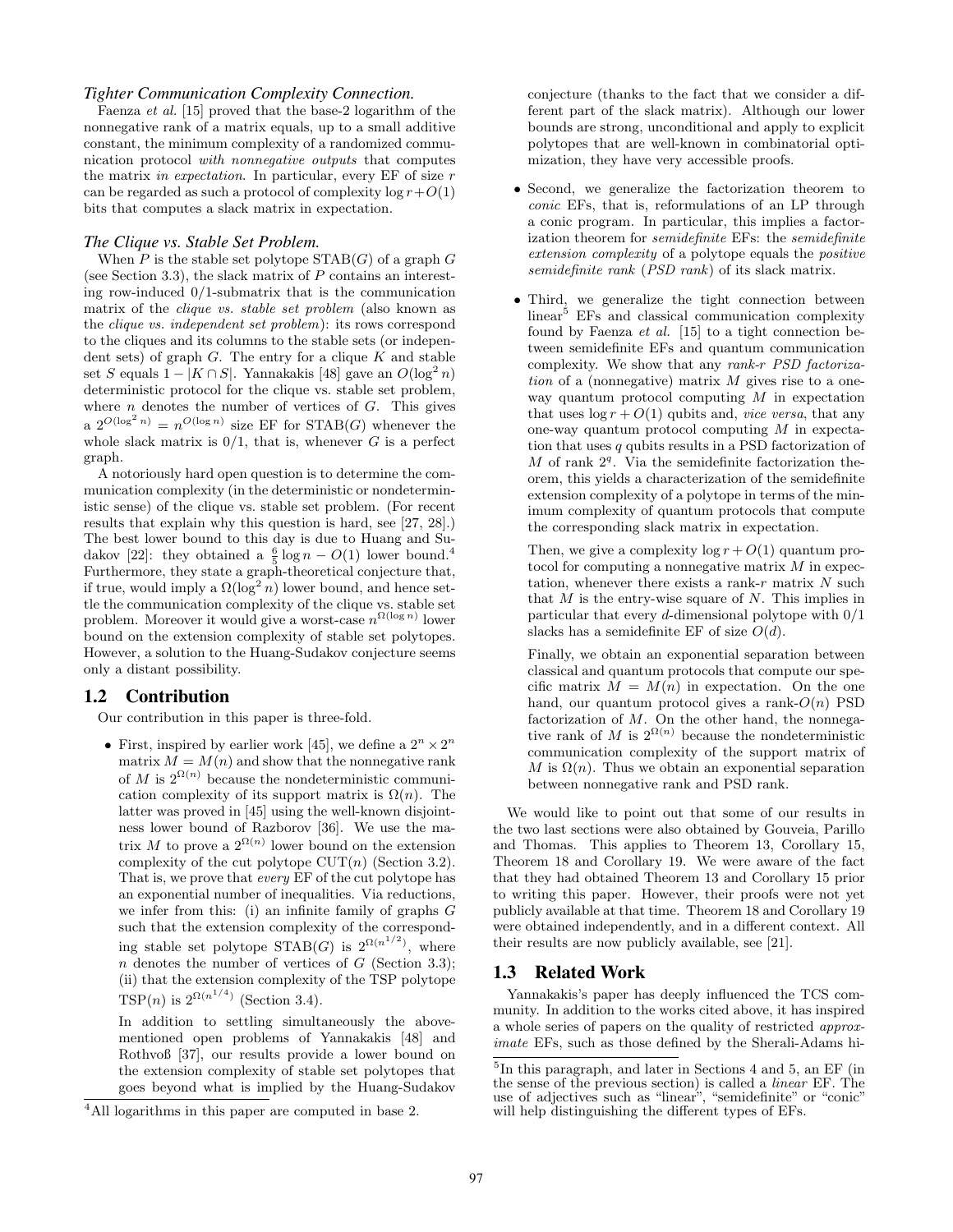erarchies and Lovász-Schrijver closures starting with  $[3]$  ([4] for the journal version), see, e.g., [9, 38, 16, 10, 19, 18, 7].

We would also like to point out that the lower bounds on the extension complexity of polytopes established in Section 3 were obtained by first finding an efficient PSD factorization or, equivalently, an efficient one-way quantum communication protocol for the matrix  $M = M(n)$ . In this sense our classical lower bounds stem from quantum considerations somewhat similar in style to [25, 1, 2]. See [14] for a survey of this line of work.

## 1.4 Organization

The discovery of our lower bounds on extension complexity crucially relied on finding the right matrix *M* and the right polytope whose slack matrix contains *M*. In our case, we found these through a connection with quantum communication. However, these quantum aspects are not strictly necessary for the resulting lower bound proof itself. Hence, in order to make the main results more accessible to those without background or interest in quantum computing, we start by giving a purely classical presentation of those lower bounds.

In Section 2 we define our matrix *M* and lower bound the nondeterministic communication complexity of its support matrix. In Section 3 we embed *M* in the slack matrix of the cut polytope in order to lower bound its extension complexity; further reductions then give lower bounds on the extension complexities of the stable set, and TSP polytopes. In Section 4 we state and prove the factorization theorem for arbitrary closed convex cones. In Section 5 we establish the equivalence of PSD factorizations of a (nonnegative) matrix *M* and one-way quantum protocols that compute *M* in expectation, and give an efficient quantum protocol in the case where some entry-wise square root of *M* has small rank. This is then used to provide an exponential separation between quantum and classical protocols for computing a matrix in expectation (equivalently, an exponential separation between nonnegative rank and PSD rank). Concluding remarks are given in Section 6.

# 2. A SIMPLE MATRIX WITH LARGE RECTANGLE COVERING BOUND

In this section we consider the following  $2^n \times 2^n$  matrix  $M = M(n)$  with rows and columns indexed by *n*-bit strings *a* and *b*, and real nonnegative entries:

$$
M_{ab} := (1 - a^{\mathsf{T}}b)^2.
$$

Note for later reference that *Mab* can also be written as

$$
M_{ab} = 1 - \langle 2 \operatorname{diag}(a) - aa^{\mathsf{T}}, bb^{\mathsf{T}} \rangle, \tag{2}
$$

where  $\langle \cdot, \cdot \rangle$  denotes Frobenius inner product<sup>6</sup> and diag(*a*) is the  $n \times n$  diagonal matrix with the entries of  $a$  on its diagonal. Let us verify this identity, using  $a, b \in \{0, 1\}^n$ :

$$
1-\langle 2 \operatorname{diag}(a) - a a^{\mathsf{T}}, b b^{\mathsf{T}} \rangle
$$
  
= 1 - 2\langle \operatorname{diag}(a), b b^{\mathsf{T}} \rangle + \langle a a^{\mathsf{T}}, b b^{\mathsf{T}} \rangle  
= 1 - 2a^{\mathsf{T}}b + (a^{\mathsf{T}}b)^2 = (1 - a^{\mathsf{T}}b)^2.

Let suppmat $(M)$  be the binary support matrix of M, so

$$
suppmat(M)_{ab} = \begin{cases} 1 & \text{if } M_{ab} \neq 0, \\ 0 & \text{otherwise.} \end{cases}
$$

De Wolf [45] proved that an exponential number of (monochromatic) rectangles are needed to cover all the 1 entries of the support matrix of *M*. Equivalently, the corresponding function  $f: \{0, 1\}^n \times \{0, 1\}^n \to \{0, 1\}$  has nondeterministic communication complexity of  $\Omega(n)$  bits. For the sake of completeness we repeat the proof here:

Theorem 1 ([45]). *Every 1-monochromatic rectangle cover of* suppmat $(M)$  *has size*  $2^{\Omega(n)}$ *.* 

PROOF. Let  $R_1, \ldots, R_k$  be a 1-cover for  $f$ , i.e., a set of (possibly overlapping) 1-monochromatic rectangles in the matrix suppmat $(M)$  that together cover all 1-entries in suppmat(*M*).

We use the following result from [26, Example 3.22 and Section 4.6, which is essentially due to Razborov [36]:

There exist sets  $A, B \subseteq \{0,1\}^n \times \{0,1\}^n$  and probability distribution  $\mu$  on  $\{0, 1\}^n \times \{0, 1\}^n$ such that all  $(a, b) \in A$  have  $a^{\mathsf{T}}b = 0$ , all  $(a, b) \in B$  have  $a^{\mathsf{T}}b = 1$ ,  $\mu(A) = 3/4$ , and there are constants  $\alpha, \delta > 0$  (independent of *n*) such that for all rectangles *R*,

$$
\mu(R \cap B) \geq \alpha \cdot \mu(R \cap A) - 2^{-\delta n}.
$$

(For sufficiently large *n*,  $\alpha = 1/135$  and  $\delta = 0.017$ will do.)

Since the  $R_i$  are 1-rectangles, they cannot contain elements from *B*. Hence  $\mu(R_i \cap B) = 0$  and  $\mu(R_i \cap A) \leq 2^{-\delta n}/\alpha$ . However, since all elements of  $A$  are covered by the  $R_i$ , we have

$$
\frac{3}{4} = \mu(A) = \mu\left(\bigcup_{i=1}^k (R_i \cap A)\right) \leqslant \sum_{i=1}^k \mu(R_i \cap A) \leqslant k \cdot \frac{2^{-\delta n}}{\alpha}.
$$

Hence  $k \geqslant 2^{\Omega(n)}$ .

# 3. STRONG LOWER BOUNDS ON EXTEN-SION COMPLEXITY

Here we use the matrix  $M = M(n)$  defined in the previous section to prove that the (linear) extension complexity of the cut polytope of the *n*-vertex complete graph is  $2^{\Omega(n)}$ , i.e., every (linear) EF of this polytope has an exponential number of inequalities. Then, via reductions, we prove superpolynomial lower bounds for the stable set polytopes and the TSP polytopes. To start, let us define more precisely the slack matrix of a polytope. For a matrix  $A$ , let  $A_i$  denote the *i*th row of  $\overline{A}$  and  $\overline{A}^j$  to denote the *j*th column of *A*.

DEFINITION 2. Let  $P = \{x \in \mathbb{R}^d \mid Ax \leq b\} = \text{conv}(V)$ *be a polytope, with*  $A \in \mathbb{R}^{m \times d}$ ,  $b \in \mathbb{R}^m$  *and*  $V \subseteq \mathbb{R}^d$ ,  $V =$  $\{v_1, \ldots, v_n\}$ *. Then*  $S \in \mathbb{R}_+^{m \times n}$  defined as  $S_{ij} := b_i - A_i v_j$  $with \ i \in [m] := \{1, \ldots, m\} \ and \ j \in [n] := \{1, \ldots, n\} \ is \ the$ slack matrix *of*  $P$  *w.r.t.*  $Ax \leq b$  *and*  $V$ *. We sometimes refer to the submatrix of the slack matrix induced by rows corresponding to facets and columns corresponding to vertices simply as the slack matrix of*  $P$ *, denoted by*  $S(P)$ *.* 

<sup>6</sup>The *Frobenius inner product* is the component-wise inner product of two matrices. For matrices *X* and *Y* of the same dimensions, this equals  $Tr [XYY]$ . When *X* is symmetric this can also be written  $Tr [XY]$ .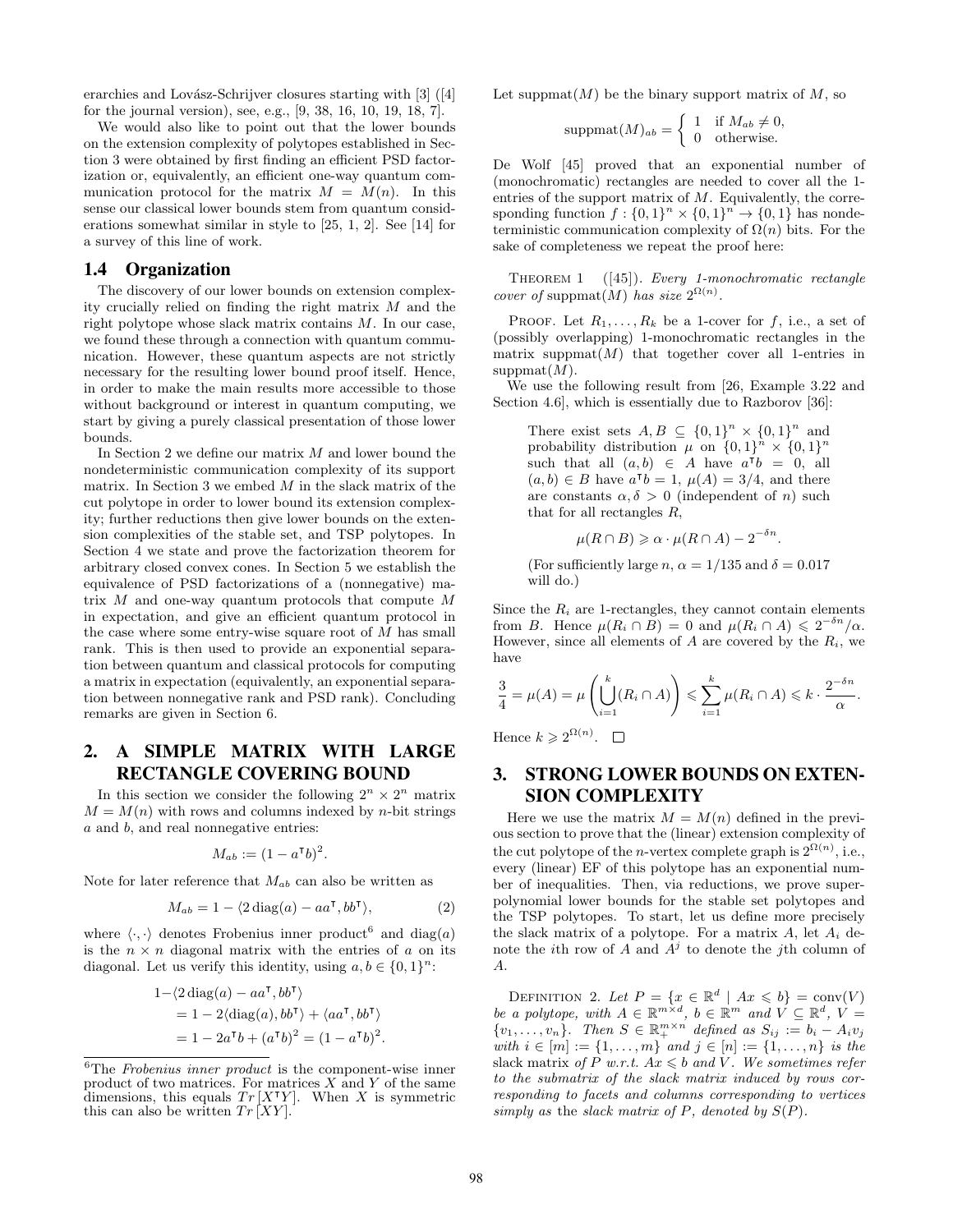Let  $P \subseteq \mathbb{R}^d$  be a polytope. Recall that:

- 1. an EF of  $P$  is a linear system in variables  $(x, y)$  such that  $x \in P$  if and only if there exists *y* satisfying the system;
- 2. an extension of *P* is a polytope  $Q \subseteq \mathbb{R}^e$  such that there is a linear map  $\pi$  :  $\mathbb{R}^e \to \mathbb{R}^d$  with  $\pi(Q) = P$ ;
- 3. the extension complexity of *P* is the minimum size (i.e., number of inequalities) of an EF of *P*.

We denote the extension complexity of  $P$  by  $\operatorname{xc}(P)$ .

#### 3.1 The Factorization Theorem

A *rank-r nonnegative factorization* of a (nonnegative) matrix *M* is a factorization  $M = TU$  where *T* and *U* are nonnegative matrices with *r* columns (in case of *T*) and *r* rows (in case of *U*), respectively. The nonnegative rank of *M* (denoted by:  $rank_{+}(M)$  is thus simply the minimum rank of a nonnegative factorization of *M*. Note that  $rank_{+}(M)$  is also the minimum  $r$  such that  $M$  is the sum of  $r$  nonnegative rank-1 matrices. In particular, the nonnegative rank of a matrix *M* is at least the nonnegative rank of any submatrix of *M*.

The following factorization theorem was proved by Yannakakis (see also [17]). It can be stated succinctly as:  $xc(P) = rank_{+}(S)$  whenever *P* is a polytope and *S* a slack matrix of *P*. We include a sketch of the proof for completeness.

THEOREM 3 ([48]). Let  $P = \{x \in \mathbb{R}^d \mid Ax \leq b\}$ conv $(V)$  *be a polytope with*  $\dim(P) \geq 1$ *, and let S denote the slack matrix of*  $P$  *w.r.t.*  $Ax \leq b$  *and*  $V$ *. Then the following are equivalent for all positive integers r:*

- *(i) S has nonnegative rank at most r;*
- *(ii) P has an extension of size at most r;*
- *(iii) P has an EF of size at most r.*

PROOF (SKETCH). It should be clear that (ii) implies (iii). We prove that (i) implies (ii), and then that (iii) implies (i).

First, consider a rank-*r* nonnegative factorization  $S = TU$ of the slack matrix of *P*. Notice that we may assume that no column of *T* is zero, because otherwise *r* can be decreased. We claim that *P* is the image of

$$
Q := \{(x, y) \in \mathbb{R}^{d+r} \mid Ax + Ty = b, \ y \geq 0\}
$$

*d*+*r*

under the projection  $\pi_x$  onto the *x*-space. We see immediately that  $\pi_x(Q) \subseteq P$  since  $Ty \ge 0$ . To prove the inclusion  $P \subseteq \pi_x(Q)$ , it suffices to remark that for each point  $v_j \in V$ the point  $(v_j, U^j)$  is in *Q* since

$$
Av_j + TU^j = Av_j + b - Av_j = b \text{ and } U^j \geq 0.
$$

Since no column of *T* is zero, *Q* is a polytope. Moreover, *Q* has at most *r* facets, and is thus an extension of *P* of size at most *r*. This proves that (i) implies (ii).

Second, suppose that the system

$$
E^{\leqslant}x+F^{\leqslant}y\leqslant g^{\leqslant},\ E^=x+F^=y=g^=
$$

with  $(x, y) \in \mathbb{R}^{d+k}$  defines an EF of *P* with *r* inequalities. Let  $Q \subseteq \mathbb{R}^{d+k}$  denote the set of solutions to this system. Thus *Q* is a (nonnecessarily bounded) *polyhedron*. For each point  $v_j \in V$ , pick  $w_j \in \mathbb{R}^k$  such that  $(v_j, w_j) \in Q$ . Because

$$
Ax \leqslant b \iff \exists y : E^{\leqslant} x + F^{\leqslant} y \leqslant g^{\leqslant}, E^{\equiv} x + F^{\equiv} y = g^{\equiv},
$$

each inequality in  $Ax \leq b$  is valid for all points of *Q*. Let *S<sup>Q</sup>* be the nonnegative matrix that records the slacks of the points  $(v_j, w_j)$  with respect to the inequalities of  $E^{\leqslant} x + F^{\leqslant} y \leqslant g^{\leqslant}$ , and then of  $Ax \leqslant b$ . By construction, the submatrix obtained from  $S_Q$  by deleting the  $r$  first rows is exactly *S*, thus rank $+(S) \leq \text{rank}_{+}(S_Q)$ . Furthermore, it follows from Farkas's lemma (here we use  $\dim(P) \geq 1$ ) that every row of  $S_Q$  is a nonnegative combination of the first  $r$  rows of  $S_Q$ . Thus,  $rank_+(S_Q) \leq r$ . Therefore,  $rank_+(S) \leq r$ . Hence (iii) implies (i).  $\Box$ 

We will prove a generalization of Theorem 3 for arbitrary closed convex cones in Section 4, but for now this special case is all we need.

We would like to emphasize that we will not restrict the slack matrix to have rows corresponding only to the facetdefining inequalities. This is not an issue since appending rows corresponding to redundant<sup>7</sup> inequalities does not change the nonnegative rank of the slack matrix. This fact was already used in the second part of the previous proof (see also Lemma 14 below).

Theorem 3 shows in particular that we can lower bound the extension complexity of *P* by lower bounding the nonnegative rank of its slack matrix *S*; in fact it suffices to lower bound the nonnegative rank of any submatrix of the slack matrix  $S$  corresponding to an implied system of inequalities. To that end, Yannakakis made the following connection with nondeterministic communication complexity. Again, we include the (easy) proof for completeness.

THEOREM 4 ([48]). Let M be any matrix with nonneg*ative real entries and* suppmat(*M*) *its support matrix. Then* rank+(*M*) *is lower bounded by the rectangle covering bound for* suppmat(*M*)*.*

PROOF. If  $M = TU$  is a rank-*r* nonnegative factorization of *M*, then *S* can be written as the sum of *r* nonnegative rank-1 matrices:

$$
S = \sum_{k=1}^{r} T^k U_k.
$$

Taking the support on each side, we find

$$
\text{supp}(S) = \bigcup_{k=1}^{r} \text{supp}(T^{k}U_{k})
$$

$$
= \bigcup_{k=1}^{r} \text{supp}(T^{k}) \times \text{supp}(U_{k}).
$$

Therefore, suppmat $(M)$  has a 1-monochromatic rectangle cover with  $r$  rectangles.  $\Box$ 

#### 3.2 Cut Polytopes

Let  $K_n = (V_n, E_n)$  denote the *n*-vertex complete graph. For a set X of vertices of  $K_n$ , we let  $\delta(X)$  denote the set of edges of  $K_n$  with one endpoint in  $X$  and the other in its

<sup>7</sup>An inequality of a linear system is called *redundant* if removing the inequality from the system does not change the set of solutions.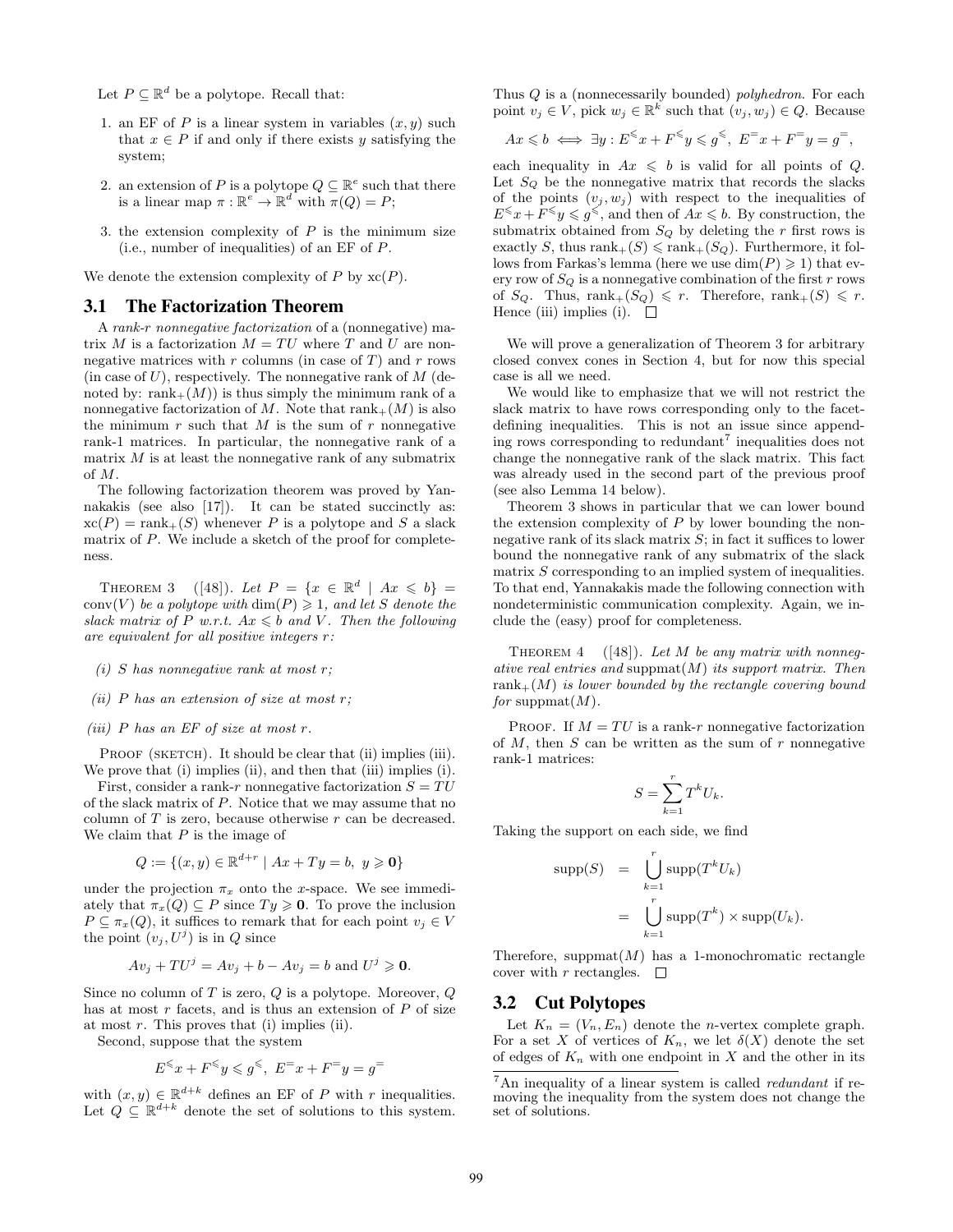complement  $\overline{X}$ . This set  $\delta(X)$  is known as the *cut* defined by *X*. For a subset *F* of edges of  $K_n$ , we let  $\chi^F \in \mathbb{R}^{E_n}$ denote the *characteristic vector* of *F*, with  $\chi_e^F = 1$  if  $e \in F$ and  $\chi_e^F = 0$  otherwise. The *cut polytope* CUT(*n*) is defined as the convex hull of the characteristic vectors of all cuts in the complete graph  $K_n = (V_n, E_n)$ . That is,

$$
CUT(n) := \text{conv}\{\chi^{\delta(X)} \in \mathbb{R}^{E_n} \mid X \subseteq V_n\}.
$$

We will not deal with the cut polytopes directly, but rather with 0/1-polytopes that are linearly isomorphic to them. The *correlation polytope* (or *boolean quadric poly* $tope)$   $COR(n)$  is defined as the convex hull of all the rank-1 binary symmetric matrices of size  $n \times n$ . In other words,

$$
\text{COR}(n) := \text{conv}\{bb^{\intercal} \in \mathbb{R}^{n \times n} \mid b \in \{0, 1\}^{n}\}.
$$

We use the following known result:

THEOREM 5 ([12]). For all  $n$ ,  $COR(n)$  is linearly iso*morphic to*  $CUT(n + 1)$ *.* 

Because  $M$  is nonnegative, Eq.  $(2)$  gives us a linear inequality that is satisfied by all vertices  $bb^{\mathsf{T}}$  of  $COR(n)$ , and hence (by convexity) is satisfied by all points of  $COR(n)$ :

LEMMA 6. For all  $a \in \{0,1\}^n$ , the inequality

$$
\langle 2 \operatorname{diag}(a) - a a^{\mathsf{T}}, x \rangle \leq 1 \tag{3}
$$

*.*

*is valid for*  $COR(n)$ *. Moreover, the slack of vertex*  $x = bb^T$ *with respect to* (3) *is precisely Mab.*

We remark that (3) is weaker than the *hypermetric inequality* [13]  $\langle diag(a) - aa^{\dagger}, x \rangle \leq 0$ , in the sense that the face defined by the former is strictly contained in the face defined by the latter. Nevertheless, we persist in using (3). Now, we prove the main result of this section.

Theorem 7. *There exists some constant C >* 0 *such that, for all n,*

$$
xc(CUT(n + 1)) = xc(COR(n)) \ge 2^{Cn}
$$

In particular, the extension complexity of  $CUT(n)$  is  $2^{\Omega(n)}$ .

PROOF. The equality is implied by Theorem 5. Now, consider any system of linear inequalities describing  $COR(n)$ starting with the  $2^n$  inequalities  $(3)$ , and a slack matrix *S* w.r.t. this system and  ${bb<sup>†</sup> | b \in {0,1}<sup>n</sup>}$ . Next delete from this slack matrix all rows except the  $2^n$  first rows. By Lemma 6, the resulting  $2^n \times 2^n$  matrix is *M*. Using Theorems 3, 4, and 1, and the fact that the nonnegative rank of a matrix is at least the nonnegative rank of any of its submatrices, we have

$$
\begin{aligned} \text{xc}(\text{COR}(n)) &= \text{rank}_{+}(S) \\ &\geqslant \text{rank}_{+}(M) \\ &\geqslant 2^{Cn} \end{aligned}
$$

for some positive constant  $C$ .  $\square$ 

## 3.3 Stable Set Polytopes

A *stable set S* (also called an *independent set*) of a graph  $G = (V, E)$  is a subset  $S \subseteq V$  of the vertices such that no two of them are adjacent. For a subset  $S \subseteq V$ , we let  $\chi^S \in \mathbb{R}^V$ denote the *characteristic vector* of *S*, with  $\chi_v^S = 1$  if  $v \in S$ and  $\chi_v^S = 0$  otherwise. The *stable set polytope*, denoted

 $STAB(G)$ , is the convex hull of the characteristic vectors of all stable sets in *G*, i.e.,

$$
\mathrm{STAB}(G) := \mathrm{conv}\{ \chi^S \in \mathbb{R}^V \mid S \text{ stable set of } G \}.
$$

Recall that a polytope *Q* is an extension of a polytope *P* if *P* is the image of *Q* under a linear projection.

LEMMA 8. For each  $n$ , there exists a graph  $H_n$  with  $O(n^2)$  *vertices such that*  $STAB(H_n)$  *contains a face that is an extension of*  $COR(n) ≅$  CUT $(n + 1)$ *.* 

PROOF. Consider the complete graph  $K_n$  with vertex set  $V_n := [n]$ . For each vertex *i* of  $K_n$  we create two vertices labeled  $ii, i\bar{i}$  in  $H_n$  and an edge between them. For each edge *ij* of  $K_n$ , we add to  $H_n$  four vertices labeled *ij*,  $\overline{ij}$ ,  $ij$ ,  $\overline{ij}$ and all possible six edges between them. We further  $\text{ad}\overline{\text{the}}$ following eight edges to  $H_n$ :

$$
\{ij,\overline{ii}\},\{ij,\overline{jj}\},\{\overline{ij},ii\},\{\overline{ij},\overline{jj}\},\{\underline{ij},\overline{ii}\},\{\underline{ij},\overline{ii}\},\{\underline{ij},\overline{ij}\},\{\underline{ij},\overline{ii}\},\{\overline{ij},\overline{ii}\},\{\overline{ij},\overline{ii}\}.
$$

See Fig. 1 for an illustration. The number of vertices in  $H_n$ is  $2n + 4{n \choose 2}$ .



Figure 1: The edges and vertices of  $H_n$  corresponding to vertices  $i, j$  and edge  $ij$  of  $K_n$ .

Thus the vertices and edges of  $K_n$  are represented by cliques of size 2 and 4 respectively in  $H_n$ . We will refer to these as *vertex-cliques* and *edge-cliques* respectively. Consider the face  $F = F(n)$  of  $STAB(H_n)$  whose vertices correspond to the stable sets containing exactly one vertex in each vertex-clique and each edge-clique. (The vertices in this face correspond exactly to stable sets of  $H_n$  with maximum cardinality.)

Consider the linear map  $\pi : \mathbb{R}^{V(H_n)} \to \mathbb{R}^{n \times n}$  mapping a point  $x \in \mathbb{R}^{V(H_n)}$  to the point  $y \in \mathbb{R}^{n \times n}$  such that  $y_{ij} =$  $y_{ji} = x_{ij}$  for  $i \leq j$ . In this equation, the subscripts in  $y_{ij}$ and  $y_{ji}$  refer to an ordered pair of elements in  $[n]$ , while the subscript in  $x_{ij}$  refers to a vertex of  $H_n$  that corresponds either to a vertex of  $K_n$  (if  $i = j$ ) or to an edge of  $K_n$  (if  $i \neq j$ ).

We claim that the image of *F* under  $\pi$  is  $COR(n)$ , hence *F* is an extension of  $COR(n)$ . Indeed, pick an arbitrary stable set *S* of  $H_n$  such that  $x := \chi^S$  is on face *F*. Then define  $b \in \{0,1\}^n$  by letting  $b_i := 1$  if  $ii \in S$  and  $b_i := 0$  otherwise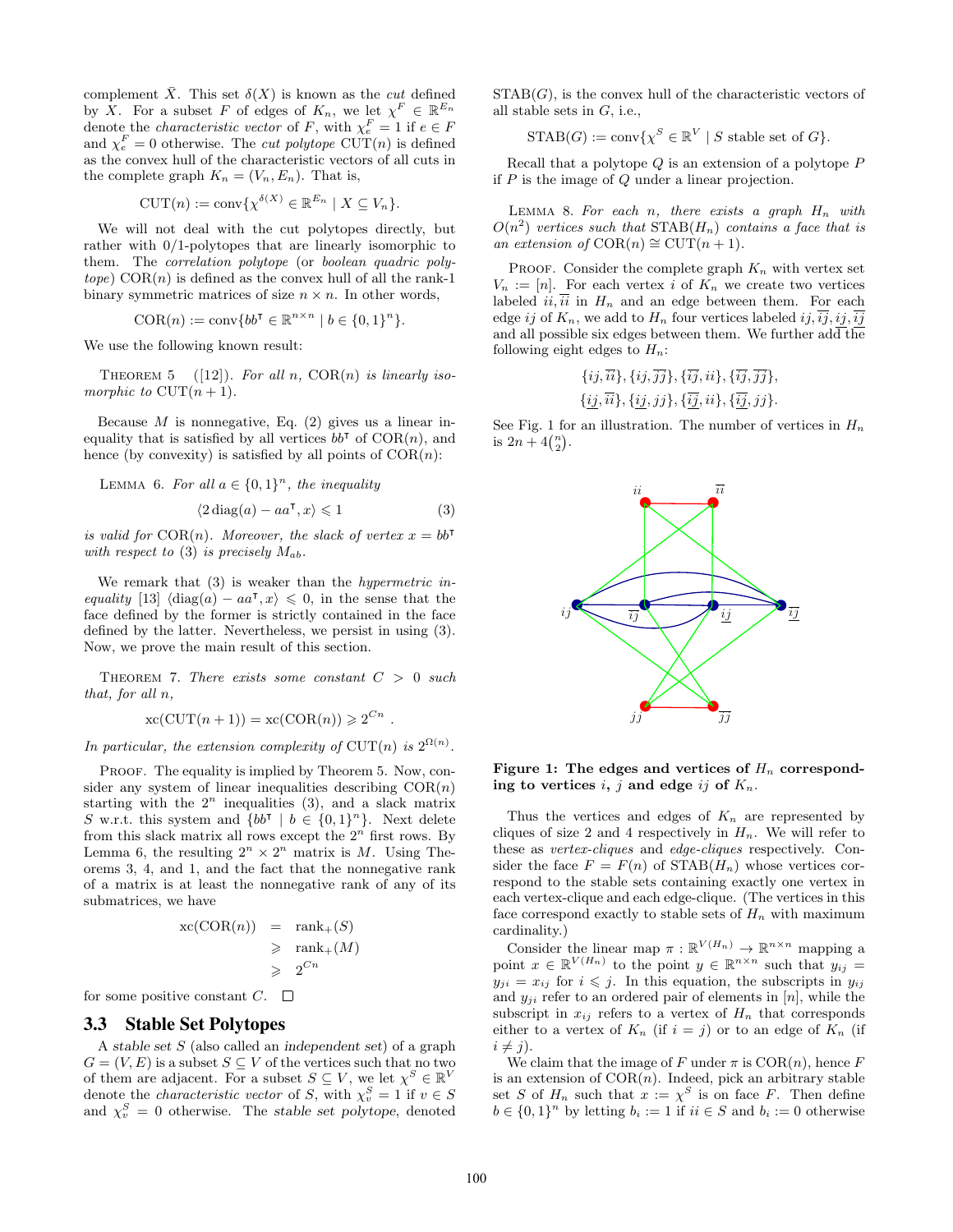(i.e.,  $\overline{ii} \in S$ ). Notice that for the edge *ij* of  $K_n$  we have *ij*  $∈$  *S* if and only if both vertices *ii* and *jj* belong to *S*. Hence,  $\pi(x) = y = bb^{\dagger}$  is a vertex of  $COR(n)$ . This proves  $\pi(F) \subseteq \text{COR}(n)$ . Now pick a vertex  $y := bb^{\dagger}$  of  $\text{COR}(n)$ and consider the unique maximum stable set *S* that contains vertex *ii* if  $b_i = 1$  and vertex  $\overline{ii}$  if  $b_i = 0$ . Then  $x := \chi^S$  is a vertex of *F* with  $\pi(x) = y$ . Hence,  $\pi(F) \supseteq \text{COR}(n)$ . Thus  $\pi(F) = \text{COR}(n)$ . This concludes the proof.  $\square$ 

Our next lemma establishes simple monotonicity properties of the extension complexity used in our reduction.

Lemma 9. *Let P, Q and F be polytopes. Then the following hold:*

- *(i)* if *F* is an extension of *P,* then  $\operatorname{xc}(F) \geq \operatorname{xc}(P)$ ;
- *(ii) if F is a face of Q, then*  $\operatorname{xc}(Q) \ge \operatorname{xc}(F)$ *.*

PROOF. The first part is obvious because every extension of *F* is in particular an extension of *P*. For the second part, notice that a slack matrix of *F* can be obtained from the (facet-vs-vertex) slack matrix of *Q* by deleting columns corresponding to vertices not in  $F$ .  $\Box$ 

Using previous results, we can prove the following result about the worst-case extension complexity of the stable set polytope.

THEOREM 10. For all *n*, one can construct a graph  $G_n$ *with n vertices such that the extension complexity of the stable set polytope*  $\text{STAB}(G_n)$  *is*  $2^{\Omega(n^{1/2})}$ *.* 

PROOF. W.l.o.g., we may assume  $n \geq 18$ . For an integer  $p \ge 3$ , let  $f(p) := |V(H_p)| = 2p + 4\binom{p}{2}$ . Given  $n \ge 18$ , we define *p* as the largest integer with  $f(p) \leq n$ . Now let  $G_n$  be obtained from  $H_p$  by adding  $n - f(p)$  isolated vertices. Then  $STAB(H_p)$  is linearly isomorphic to a face of  $STAB(G_n)$ . Using Theorem 7 in combination with Lemmas 8 and 9, we find that

$$
\operatorname{xc}(\operatorname{STAB}(G_n)) \geqslant \operatorname{xc}(\operatorname{STAB}(H_p))
$$
  
\n
$$
\geqslant \operatorname{xc}(\operatorname{COR}(p))
$$
  
\n
$$
= 2^{\Omega(p)}
$$
  
\n
$$
= 2^{\Omega(n^{1/2})}.
$$

 $\Box$ 

#### 3.4 TSP Polytopes

Recall that TSP(*n*), the *traveling salesman polytope* or *TSP polytope* of  $K_n = (V_n, E_n)$ , is defined as the convex hull of the characteristic vectors of all subsets  $F \subseteq E_n$  that define a tour of  $K_n$ . That is,

$$
TSP(n) := \text{conv}\{\chi^F \in \mathbb{R}^{E_n} \mid F \subseteq E_n \text{ is a tour of } K_n\}.
$$

It is known that for every *p*-vertex graph  $G$ ,  $STAB(G)$  is the linear projection of a face of  $TSP(n)$  with  $n = O(p^2)$ , see [48, Theorem 6]. Combining with Theorem 10 gives:

Theorem 11. *The extension complexity of the TSP polytope* TSP(*n*) *is*  $2^{\Omega(n^{1/4})}$ *.* 

## 4. CONIC AND SEMIDEFINITE EFs

In this section we extend Yannakakis's factorization theorem (Theorem 3) to arbitrary closed convex cones. The proof of that theorem shows that, in the linear case, any EF can be brought in the form  $Ex + Fy = g, y \ge 0$  without increasing its size. This form is the basis of our generalization: we replace the nonnegativity constraint  $y \ge 0$  by a general conic constraint  $y \in C$ .

Let  $Q = \{(x, y) \in \mathbb{R}^{d+k} \mid Ex + F y = g, y \in C\}$  for an arbitrary closed convex cone  $C \subseteq \mathbb{R}^k$ , where  $E \in \mathbb{R}^{p \times d}$ ,  $F \in$  $\mathbb{R}^{p \times k}$ , and  $g \in \mathbb{R}^p$ . Let  $C^* := \{z \in \mathbb{R}^k \mid z^{\mathsf{T}} y \geqslant 0, \forall y \in C\}$ denote the *dual cone* of *C*. We define the *projection cone of Q* as

and

$$
C_Q := \{ \mu \in \mathbb{R}^p \mid F^{\mathsf{T}} \mu \in C^* \}
$$

$$
\text{proj}_x(Q) := \{ x \in \mathbb{R}^d \mid \mu^{\mathsf{T}} E x \leqslant \mu^{\mathsf{T}} g, \forall \mu \in C_Q \}.
$$

In a first step we show that  $\text{proj}_x(Q)$  equals

$$
\pi_x(Q) := \{ x \in \mathbb{R}^d \mid \exists y \in \mathbb{R}^k : (x, y) \in Q \},
$$

the projection of *Q* to the *x*-space.

LEMMA 12. *With the above notation, we have*  $\pi_x(Q)$  =  $proj_x(Q)$ *.* 

PROOF. Let  $\alpha \in \pi_x(Q)$ . Then there exists  $y \in C$  with  $E\alpha + Fy = g$ . Pick any  $\mu \in C_Q$ . Then,  $\mu^{\dagger} E\alpha + \mu^{\dagger} Fy = \mu^{\dagger} g$ holds. Since  $F^{\mathsf{T}} \mu \in C^*$  and  $y \in C$  we have that  $(F^{\mathsf{T}} \mu)^{\mathsf{T}} y =$  $\mu^{\mathsf{T}} F y \geq 0$ . Therefore  $\mu^{\mathsf{T}} E \alpha \leq \mu^{\mathsf{T}} g$  holds for all  $\mu \in C_Q$ . We conclude  $\alpha \in \text{proj}_x(Q)$  and as  $\alpha$  was arbitrary  $\pi_x(Q) \subseteq$ proj*<sup>x</sup>* (*Q*) follows.

Now suppose  $\pi_x(Q) \neq \text{proj}_x(Q)$ . Then there exists  $\alpha$  such that  $\alpha \in \text{proj}_x(Q)$  but  $\alpha \notin \pi_x(Q)$ . In other words there is no  $y \in C$  such that  $F y = g - E \alpha$  or, equivalently, the convex cone  $F(C) := \{ Fy \mid y \in C \}$  does not contain the point  $g - E\alpha$ . Since *C* is a closed cone, so is  $F(C)$ . Therefore, by the Strong Separation Theorem there exists  $\mu \in \mathbb{R}^p$  such that  $\mu^{\mathsf{T}}z \geq 0$  is valid for  $F(C)$  but  $\mu^{\mathsf{T}}(g - E\alpha) < 0$ . Then  $\mu^{\mathsf{T}}z = \mu^{\mathsf{T}}(Fy) = (\mu^{\mathsf{T}}F)y \geqslant 0$  is valid for *C*, i.e.,  $(\mu^{\mathsf{T}}F)y \geqslant 0$ holds for all  $y \in C$ , implying  $F^{\mathsf{T}} \mu \in C^*$ . Because  $\mu^{\mathsf{T}}(g E\alpha$ )  $\lt$  0 we have  $\mu^{\mathsf{T}} E\alpha > \mu^{\mathsf{T}} g$ . On the other hand we have  $F^{\mathsf{T}} \mu \in C^*$  so that  $\mu \in C_Q$  implying  $\mu^{\mathsf{T}} E \alpha \leqslant \mu^{\mathsf{T}} g$ ; a contradiction. Hence,  $\pi_x(Q) = \text{proj}_x(Q)$  follows.

Let  $P = \{x \in \mathbb{R}^d \mid Ax \leq b\} = \text{conv}(V)$  be a polytope, with  $A \in \mathbb{R}^{m \times d}$ ,  $b \in \mathbb{R}^m$  and  $V = \{v_1, \ldots, v_n\} \subseteq \mathbb{R}^d$ . Then  $Ex + Fy = g, y \in C$  is a *conic EF* of *P* whenever  $x \in P$  if and only if there exists  $y \in C$  such that  $Ex + Fy = g$ . The set  $Q = \{(x, y) \in \mathbb{R}^{d+k} \mid Ex + Fy = g, y \in C\}$  is then called a *conic extension* of *P* w.r.t. *C*.

We now prove a factorization theorem for the slack matrix of polytopes that generalizes Yannakakis's factorization theorem in the linear case. Yannakakis's result can be obtained as a corollary of our result by taking  $C = \mathbb{R}^k_+$ , and using Theorem 13 together with the fact that  $(\mathbb{R}^k_+)^* = \mathbb{R}^k_+$ .

THEOREM 13. Let  $P = \{x \in \mathbb{R}^d \mid Ax \leq b\} = \text{conv}(V)$  be *a polytope with*  $\dim(P) \geq 1$  *defined by m inequalities and n points respectively, and let S be the slack matrix of P w.r.t.*  $Ax \leq b$  *and V*. Also, let  $C \subseteq \mathbb{R}^k$  be a closed convex cone. *Then, the following are equivalent:*

*(i) There exist T, U such that (the transpose of) each row of*  $T$  *is in*  $C^*$ *, each column of*  $U$  *is in*  $C$ *, and*  $S = TU$ *.*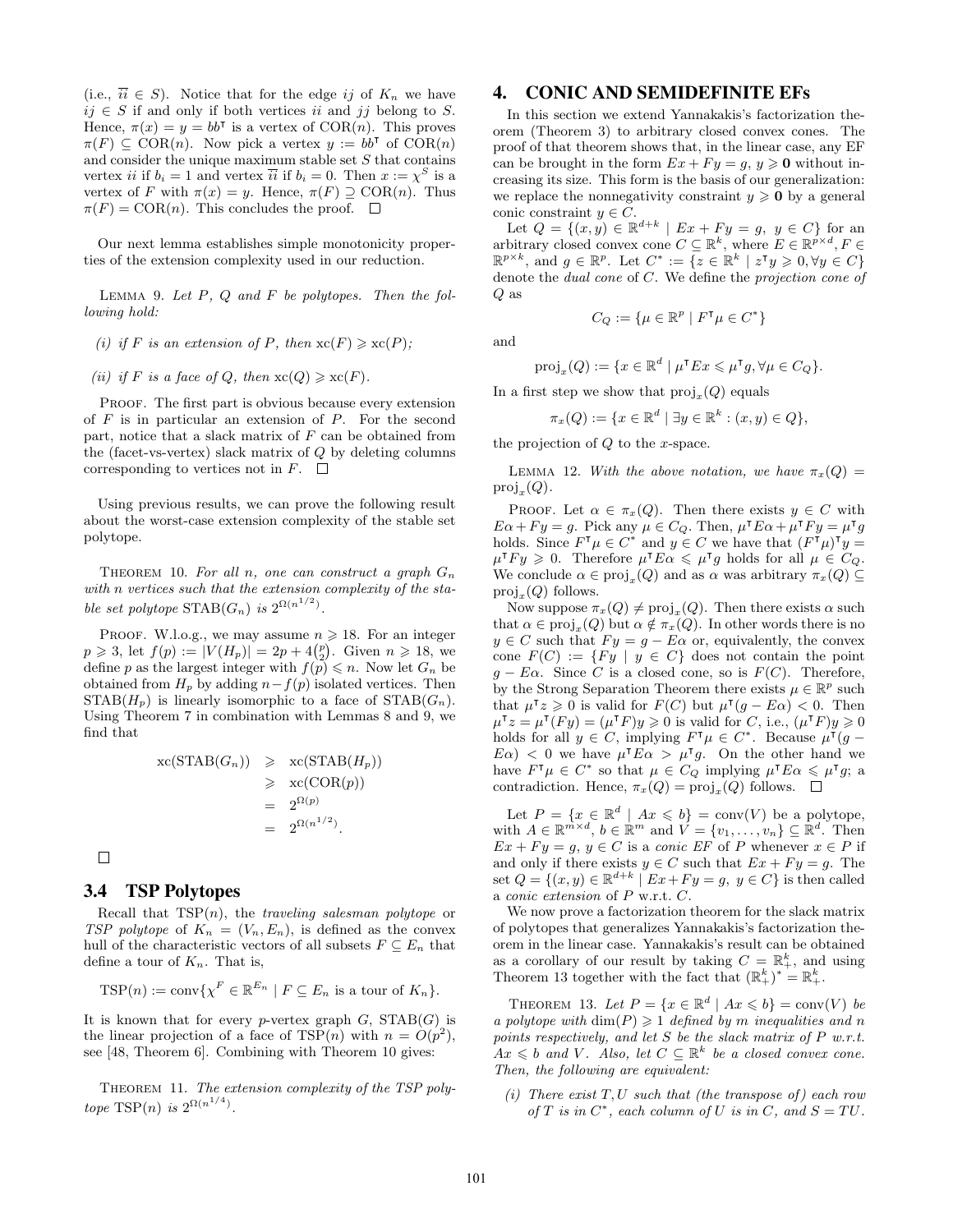*(ii)* There exists a conic extension  $Q = \{(x, y) \in \mathbb{R}^{d+k} \mid$  $Ex + F y = g, y \in C$ *} with*  $P = \pi_x(Q)$ *.* 

Before proving the theorem, we prove a lemma which will allow us to get rid of rows of a slack matrix that correspond to redundant inequalities. Below, we call a factorization as in (i) a factorization of *S w.r.t. C*.

LEMMA 14. Let  $P \subseteq \mathbb{R}^d$  be a polytope with  $\dim(P) \geq 1$ , *let S* and *S*<sup> $\prime$ </sup> *be two slack matrices of P, and let*  $C \subseteq \mathbb{R}^k$  *be a closed convex cone. Then S has a factorization w.r.t. C iff*  $S'$  has a factorization w.r.t.  $C$ *.* 

PROOF. It suffices to prove the theorem when  $S'$  is the submatrix of *S* induced by the rows corresponding to facetdefining inequalities and the columns corresponding to vertices, that is, when  $S' = S(P)$ . One implication is clear: if *S* has a factorization w.r.t. *C*, then *S*<sup> $\prime$ </sup> also because *S*<sup> $\prime$ </sup> is a submatrix of *S*.

For the other implication, consider a system  $Ax \leq b$  of *m* inequalities and a set  $V = \{v_1, \ldots, v_n\}$  of *n* points such that  $P = \{x \in \mathbb{R}^d \mid Ax \leqslant b\} = \text{conv}(V)$ . Assume that the *f* first inequalities of  $Ax \leq b$  are facet-defining, while the remaining  $m - f$  are not, and that the *v* first points of *V* are vertices, while the remaining  $n - v$  are not.

Consider an inequality  $A_i x \leq b_i$  with  $i > f$ . Suppose first that the inequality is redundant. By Farkas's lemma (using  $\dim(P) \geq 1$ , there exist nonnegative coefficients  $\mu_{i,k}$  ( $k \in$  $[f]$ ) such that  $A_i = \sum_{k \in [f]} \mu_{i,k} A_k$  and  $b_i = \sum_{k \in [f]} \mu_{i,k} b_k$  as *P* is a polytope. If the inequality is not redundant, since it is not facet-defining, it is satisfied with equality by all points of *P*. In this case, we let  $\mu_{i,k} := 0$  for all  $k \in [f]$ . Finally, for  $i \leq f$  we let  $\mu_{i,k} := 1$  if  $i = k$  and  $\mu_{i,k} := 0$  otherwise.

Next, consider a point  $v_j$  with  $j > v$ . Because  $v_j$  is in  $P$ , it can be expressed as a convex combination of the vertices of *P*:  $v_j = \sum_{\ell \in [v]} \lambda_{j,\ell} v_{\ell}$ , where  $\lambda_{j,\ell}$  ( $\ell \in [v]$ ) are nonnegative coefficients that sum up to 1. Similarly as above, for  $j \leq v$ we let  $\lambda_{j,\ell} := 1$  if  $j = \ell$  and  $\mu_{j,\ell} := 0$  otherwise.

Now, let  $S' = TU$  be a factorization of  $S'$  w.r.t.  $C$ . That is, we have row vectors  $T_1, \ldots, T_f$  with  $(T_k)^\mathsf{T} \in C^*$  (for  $k \in [f]$ ) and column vectors  $U^1, \ldots, U^v$  with  $U^l \in C$  (for  $\ell \in [v]$  such that  $b_k - A_k v_\ell = S'_{k\ell} = T_k U^\ell$  for  $k \in [f], \ell \in [v]$ .

We extend the factorization of  $S'$  into a factorization of  $S$  by letting  $T_i := \sum_{k \in [f]} \mu_{i,k} T_k$  and  $U^j := \sum_{\ell \in [v]} \lambda_{j,\ell} U^{\ell}$ for  $i > f$  and  $j > v$ . Given our choice of coefficients, these equations also hold for  $i \leq f$  and  $j \leq v$ . Clearly, each  $T_i$ (transposed) is in  $C^*$  and each  $U^j$  is in  $C$ . A straightforward computation then shows  $T_iU^j = S_{ij}$  for all  $i \in [m], j \in [n]$ . Therefore,  $T_i$  ( $i \in [m]$ ) and  $U^j$  ( $j \in [n]$ ) define a factorization of *S* w.r.t.  $C$ .  $\Box$ 

PROOF OF THEOREM 13. We first show that a factorization induces a conic extension. Suppose there exist matrices *T, U* as above. We claim that *Q* with  $E := A$ ,  $F := T$ and  $g := b$  has the desired properties. Let  $v_j \in V$ , then  $S^j = TU^j = b - Av_j$  and so it follows that  $(v_j, U^j) \in Q$  and  $v_j \in \pi_x(Q)$ . Now let  $x \in \pi_x(Q)$ . Then, there exists  $y \in C$ such that  $Ax + Ty = b$ . Since  $T_i y \geq 0$  for all  $i \in [m]$ , we have that  $x \in P$ . This proves the first implication.

For the converse, suppose  $P = \pi_x(Q)$  with *Q* being a conic extension of *P*. By Lemma 12,  $\pi_x(Q) = \{x \in \mathbb{R}^d \mid$  $\mu^{\intercal} E x \leqslant \mu^{\intercal} g, \forall \mu \in C_Q$ , where  $C_Q = {\mu \in \mathbb{R}^p \mid F^{\intercal} \mu \in C^*}.$ By Lemma 14, it suffices to prove that the submatrix of *S* induced by the rows corresponding to the inequalities of  $Ax \leq b$  that define facets of *P* admits a factorization w.r.t.

*C*. Thus, we assume for the rest of the proof that all rows of *S* correspond to facets of *P*. Then, for any facet-defining inequality  $A_i x \leq b_i$  of *P* there exists  $\mu_i \in C_Q$  such that  $\mu_i^{\mathsf{T}} E x \leqslant \mu_i^{\mathsf{T}} g$  defines the same facet as  $A_i x \leqslant b_i$ . (This follows from the fact that *C<sup>Q</sup>* is closed; see also [29, Theorem 4.3.4].) Scaling  $\mu_i$  if necessary, this means that  $\mu_i^{\mathsf{T}}E = A_i +$  $c^{\mathsf{T}}$  and  $\mu_i^{\mathsf{T}} g = b_i + \delta$ , where  $c^{\mathsf{T}} x = \delta$  is satisfied for *all* points of *P*. We define  $T_i := \mu_i^{\mathsf{T}} F$  for all *i*; in particular  $(T_i)^{\mathsf{T}} \in C^*$ as  $\mu_i \in C_Q$ . Now let  $v_j \in V$ . Since  $P = \pi_x(Q)$ , there exists a  $y_j \in C$  such that  $Ev_j + Fy_j = g$  and so  $\mu_i^{\mathsf{T}} Ev_j + \mu_i^{\mathsf{T}} Fy_j =$  $\mu_i^{\mathsf{T}} g$ . With the above we have  $A_i v_j + c^{\mathsf{T}} v_j + T_i y_j = b_i + c^{\mathsf{T}} v_j$ *δ*, hence  $A_i v_j + T_i y_j = b_i$  and as  $v_j \in \pi_x(Q)$  we deduce  $T_i y_j \geq 0$ . The slack of *v<sub>j</sub>* w.r.t.  $A_i x \leq b_i$  is  $b_i - A_i v_j =$  $\mu_i^{\mathsf{T}} g - \mu_i^{\mathsf{T}} E v_j = \mu_i^{\mathsf{T}} F y_j = T_i y_j$ . This implies the factorization  $S = TU$  with  $T_i = \mu_i^{\mathsf{T}} F$  and  $U^j = y_j$ .

For a positive integer  $r$ , we let  $\mathbb{S}^r_+$  denote the cone of  $r \times r$  symmetric positive semidefinite matrices embedded in  $\mathbb{R}^{r(r+1)/2}$  in such a way that, for all  $y, z \in \mathbb{S}^r_+$ , the scalar product  $z^{\mathsf{T}}y$  is the Frobenius product of the corresponding matrices. A *semidefinite EF (resp. extension) of size r* is simply a conic EF (resp. extension) w.r.t.  $C = \mathbb{S}_{+}^{r}$ . The *semidefinite extension complexity* of polytope *P*, denoted by  $xc_{SDP}(P)$ , is the minimum *r* such that *P* has a semidefinite EF of size *r*. Observe that  $(\mathbb{S}_{+}^{r})^{*} = \mathbb{S}_{+}^{r}$ . Hence, taking  $C := \mathbb{S}^k_+$  and  $k := r(r+1)/2$  in Theorem 13, we obtain the following factorization theorem for semidefinite EFs.

COROLLARY 15. Let  $P = \{x \in \mathbb{R}^d \mid Ax \leq b\} = \text{conv}(V)$ *be a polytope. Then the slack matrix S of P w.r.t.*  $Ax \leq$ *b and V has a factorization*  $S = TU$  *so that*  $(T_i)^T, U^j \in$  $\mathbb{S}_{+}^{r}$  *if and only if there exists a semidefinite extension*  $Q =$ *{*(*x, y*)  $\in \mathbb{R}^{d+r(r+1)/2}$  *| Ex* + *Fy* = *g, y*  $\in \mathbb{S}^r_+$ *} with P* = *πx*(*Q*)*.*

Analogous to nonnegative factorizations and nonnegative rank, we can define PSD factorizations and PSD rank. A *rank-r PSD factorization* of an *m×n* matrix *M* is a collection of  $r \times r$  symmetric positive semidefinite matrices  $T_1, \ldots, T_m$ and  $U^1, \ldots, U^n$  such that the Frobenius product  $\langle T_i, U^j \rangle =$  $Tr\left[(T_i)^{\dagger}U^j\right] = Tr\left[T_iU^j\right]$  equals  $M_{ij}$  for all  $i \in [m], j \in [n]$ . The *PSD rank* of *M* is the minimum *r* such that *M* has a rank-*r* PSD factorization. We denote this rank $_{PSD}(M)$ . By Corollary 15 (and also Lemma 14), the semidefinite extension complexity of a polytope *P* is equal to the PSD rank of any slack matrix of *P*:  $xc_{SDP}(P) = \text{rank}_{PSD}(S)$  whenever *S* is a slack matrix of *P*. In the next section we will show that  $\text{rank}_{PSD}(M)$  can be expressed in terms of the amount of communication needed by a one-way quantum communication protocol for computing *M* in expectation (Corollary 17).

# 5. QUANTUM COMMUNICATION AND PSD FACTORIZATIONS

In this section we explain the connection with quantum communication. This yields results that are interesting in their own right, and also clarifies where the matrix *M* of Section 2 came from.

For a general introduction to quantum computation we refer to [34, 33], and for quantum communication complexity we refer to [44, 8]. For our purposes, an *r*-dimensional *quantum state*  $\rho$  is an  $r \times r$  PSD matrix of trace 1.<sup>8</sup> A *k-qubit state* 

<sup>8</sup>For simplicity we restrict to real rather than complex entries, which doesn't significantly affect the results.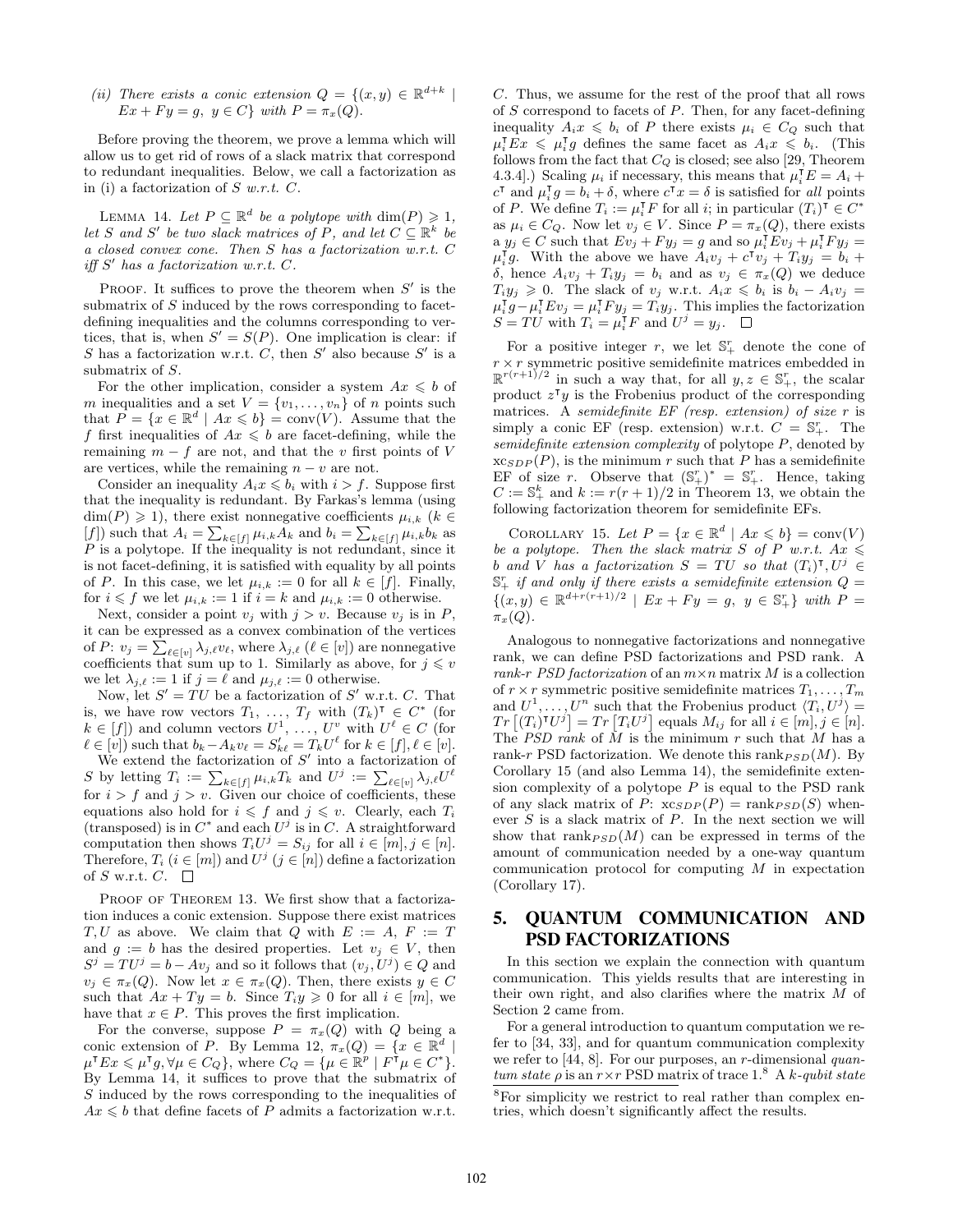is a state in dimension  $r = 2<sup>k</sup>$ . If  $\rho$  has rank 1, it can be written as an outer product  $|\phi\rangle\langle\phi|$  for some unit vector  $|\phi\rangle$ , which is sometimes called a *pure state*. We use  $|i\rangle$  to denote the pure state vector that has 1 at position *i* and 0s elsewhere. A quantum measurement (POVM) is described by a set of PSD matrices  ${E_{\theta}}_{\theta \in \Theta}$ , each labeled by a real number  $\theta$ , and summing to the *r*-dimensional identity:  $\sum_{\theta \in \Theta} E_{\theta} = I$ . When measuring state  $\rho$  with this measurement, the probability of outcome  $\theta$  equals  $Tr [E_{\theta} \rho]$ . Note that if we define the PSD matrix  $E := \sum_{\theta \in \Theta} \theta E_{\theta}$ , then the *expected value* of the measurement outcome is  $\sum_{\theta \in \Theta} \theta Tr [E_{\theta} \rho] = Tr [E \rho].$ 

#### 5.1 Quantum Protocols

A *one-way quantum protocol with r-dimensional messages* can be described as follows. On input *i*, Alice sends Bob an *r*-dimensional state  $\rho_i$ . On input *j*, Bob measures the state he receives with a POVM  $\{E_{\theta}^{j}\}$  for some *nonnegative* values  $\theta$ , and outputs the result. We say that such a protocol *computes a matrix M in expectation*, if the expected value of the output on respective inputs *i* and *j*, equals the matrix entry  $M_{ij}$ . Analogous to the equivalence between classical protocols and nonnegative factorizations of *M* established by Faenza *et al.* [15], such quantum protocols are essentially equivalent to PSD factorizations of *S*:

THEOREM 16. Let  $M \in \mathbb{R}_+^{m \times n}$  be a matrix. Then the *following holds:*

- *(i) A one-way quantum protocol with r-dimensional messages that computes M in expectation, gives a rank-r PSD factorization of M.*
- *(ii) A rank-r PSD factorization of M gives a one-way quantum protocol with* (*r* + 1)*-dimensional messages that computes M in expectation.*

PROOF. The first part is straightforward. Given a quantum protocol as above, define  $E^j := \sum_{\theta \in \Theta} \theta E^j_{\theta}$ . Clearly, on inputs  $i$  and  $j$  the expected value of the output is  $Tr\left[\rho_i E^j\right] = M_{ij}.$ 

For the second part, suppose we are given a PSD factorization of a matrix *M*, so we are given PSD matrices  $T_1, \ldots, T_m$  and  $U^1, \ldots, U^n$  satisfying  $\overline{Tr} [T_i U^j] = M_{ij}$  for all *i, j*. In order to turn this into a quantum protocol, define  $\tau = \max_i Tr[T_i]$ . Let  $\rho_i$  be the  $(r + 1)$ -dimensional quantum state obtained by adding a  $(r+1)$ st row and column to  $T_i/\tau$ , with  $1 - Tr[T_i]/\tau$  as  $(r + 1)$ st diagonal entry, and 0s elsewhere. Note that  $\rho_i$  is indeed a PSD matrix of trace 1, so it is a well-defined quantum state. For input *j*, derive Bob's  $(r + 1)$ -dimensional POVM from the PSD matrix  $U^j$ as follows. Let  $\lambda$  be the largest eigenvalue of  $U^j$ , and define  $E^j_{\tau \lambda}$  to be  $U^j/\lambda$ , extended with a  $(d+1)$ st row and column of 0s. Let  $E_0^j = I - E_{\tau \lambda}^j$ . These two operators together form a well-defined POVM. The expected outcome (on inputs *i, j*) of the protocol induced by the states and POVMs that we just defined, is

$$
\tau \lambda Tr\left[E_{\tau\lambda}^{j} \rho_i\right] = Tr\left[T_i U^{j}\right] = M_{ij},
$$

so the protocol indeed computes *M* in expectation.  $\Box$ 

We obtain the following corollary which summarizes the characterization of semidefinite EFs:

Corollary 17. *For a polytope P with slack matrix S, the following are equivalent:*

- $(i)$  *P has a semidefinite extension*  $Q = \{(x, y) \in$  $\mathbb{R}^{d+r(r+1)/2}$  |  $Ex + Fy = g, y \in \mathbb{S}^r_+$ }*;*
- *(ii) the slack matrix S has a rank-r PSD factorization;*
- *(iii) there exists a one-way quantum communication protocol with* (*r* + 1)*-dimensional messages (i.e., using*  $\lceil \log(r+1) \rceil$  *qubits) that computes S in expectation (for the converse we consider r-dimensional messages).*

# 5.2 A General Upper Bound on Quantum Communication

Now, we provide a quantum protocol that efficiently computes a nonnegative matrix *M* in expectation, whenever there exists a low rank matrix *N* whose entry-wise square is *M*. The quantum protocol is inspired by [45, Section 3.3].

Theorem 18. *Let M be a matrix with nonnegative real entries, N be a rank-r matrix of the same dimensions such that*  $M_{ij} = N_{ij}^2$ . Then there exists a one-way quantum pro*tocol using* (*r*+1)*-dimensional pure-state messages that computes M in expectation.*

PROOF. Let  $N^{\dagger} = U\Sigma V$  be the singular value decomposition of the transpose of *N*; so *U* and *V* are unitary,  $\Sigma$  is a matrix whose first *r* diagonal entries are nonzero while its other entries are 0, and  $\langle j | U \Sigma V | i \rangle = N_{ij}$ . Define  $|\phi_i\rangle = \Sigma V|i\rangle$ . Since only its first *r* entries can be nonzero, we will view  $|\phi_i\rangle$  as an *r*-dimensional vector. Let  $\Delta_i = ||\phi_i||$ and  $\Delta = \max_i \Delta_i$ . Add one additional dimension and define the normalized  $(r+1)$ -dimensional pure quantum states  $|\psi_i\rangle = (|\phi_i\rangle/\Delta, \sqrt{1 - \Delta_i^2/\Delta^2})$ . Given input *i*, Alice sends  $|\psi_i\rangle$  to Bob. Given input *j*, Bob applies a 2-outcome POVM  ${E}^{j}_{\Delta^2}, E^j_0 = I - E^j_{\Delta^2}$  where  $E^j_{\Delta^2}$  is the projector on the pure state  $U^*|j\rangle$  (which has no support in the last dimension of  $|\psi_i\rangle$ ). If the outcome of the measurement is  $E^j_{\Delta^2}$  then Bob outputs  $\Delta^2$ , otherwise he outputs 0. Accordingly, the expected output of this protocol on input  $(i, j)$  is

$$
\Delta^2 \Pr[\text{outcome } E_{\Delta^2}^j] = \Delta^2 \langle \psi_i | E_{\Delta^2}^j | \psi_i \rangle = \langle \phi_i | E_{\Delta^2}^j | \phi_i \rangle
$$
  
=  $|\langle j | U | \phi_i \rangle|^2 = |\langle j | U \Sigma V | i \rangle|^2 = N_{ij}^2 = M_{ij}.$ 

The protocol only has two possible outputs: 0 and  $\Delta^2$ , both nonnegative. Hence it computes *M* in expectation with an  $(r+1)$ -dimensional quantum message.  $\square$ 

Note that if *M* is a 0/1-matrix then we may take  $N = M$ , hence any low-rank  $0/1$ -matrix can be computed in expectation by an efficient quantum protocol. We obtain the following corollary (implicit in Theorem 4.2 of [20]) which also implies a compact (i.e., polynomial size) semidefinite EF for the stable set polytope of perfect graphs, reproving the previously known result by [30, 31]. We point out that the result still holds when  $\dim(P) + 2$  is replaced by  $\dim(P) + 1$ , see [21]. (This difference is due to normalization.)

COROLLARY 19. Let P be a polytope such that  $S(P)$  is a  $0/1$  matrix. Then  $x_{CSDP}(P) \leq \dim(P) + 2$ .

#### 5.3 Quantum vs Classical Communication, and PSD vs Nonnegative Factorizations

We now give an example of an exponential separation between quantum and classical communication in expectation, based on the matrix *M* of Section 2. This result actually preceded and inspired the results in Section 3.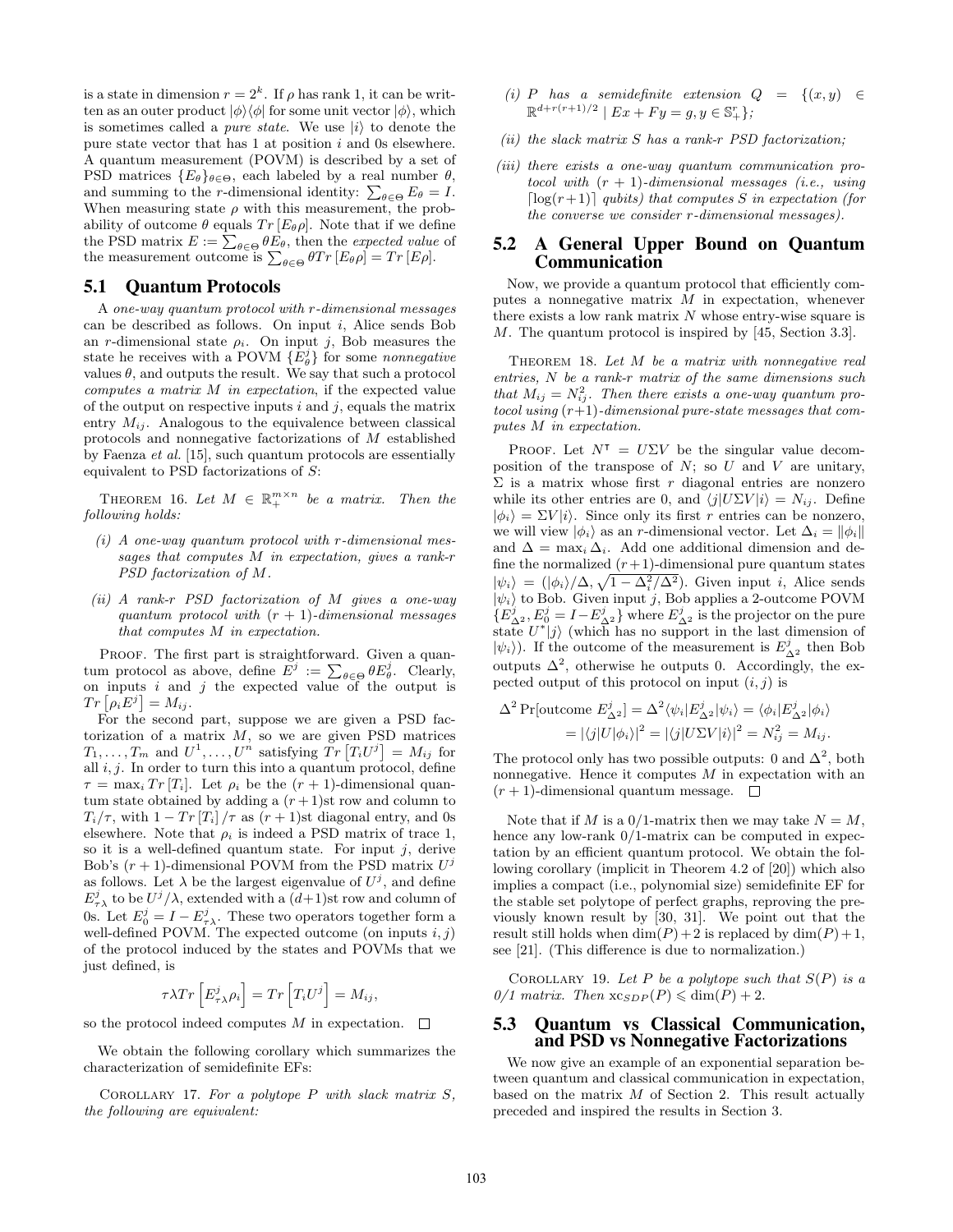Theorem 20. *For each n, there exists a nonnegative matrix*  $M \in \mathbb{R}^{2^n \times 2^n}$  *that can be computed in expectation by a quantum protocol using*  $\log n + O(1)$  *qubits, while any classical randomized protocol needs*  $\Omega(n)$  *bits to compute M in expectation.*

PROOF. Consider the matrix  $N \in \mathbb{R}^{2^{n} \times 2^{n}}$  whose rows and columns are indexed by *n*-bit strings *a* and *b*, respectively, and whose entries are defined as  $N_{ab} = 1 - a^{\dagger}b$ . Define  $M \in \mathbb{R}_+^{2^n \times 2^n}$  by  $M_{ab} = N_{ab}^2$ . This *M* is the matrix from Section 2. Note that *N* has rank  $r \leq n+1$  because it can be written as the sum of  $n + 1$  rank-1 matrices. Hence Theorem 18 immediately implies a quantum protocol with  $(n+2)$ -dimensional messages that computes M in expectation.

For the classical lower bound, note that a protocol that computes *M* in expectation has positive probability of giving a nonzero output on input  $a, b$  iff  $M_{ab} > 0$ . With a message *m* in this protocol we can associate a rectangle  $R_m = A \times B$ where *A* consists of all inputs *a* for which Alice has positive probability of sending *m*, and *B* consists of all inputs *b* for which Bob, when he receives message *m*, has positive probability of giving a nonzero output. Together these rectangles will cover exactly the nonzero entries of *M*. Accordingly, a *c*-bit protocol that computes *M* in expectation induces a rectangle cover for the support matrix of  $M$  of size  $2<sup>c</sup>$ . Theorem 1 lower bounds the size of such a cover by  $2^{\Omega(n)}$ , hence  $c = \Omega(n)$ .  $\square$ 

Together with Theorem 16 and the equivalence of randomized communication complexity (in expectation) and nonnegative rank established in [15], we immediately obtain an exponential separation between the nonnegative rank and the PSD rank.

COROLLARY 21. For each *n*, there exists  $M \in \mathbb{R}_+^{2^n \times 2^n}$ ,  $with \ \text{rank}_+(M) = 2^{\Omega(n)} \ \text{and} \ \text{rank}_{PSD}(M) = O(n).$ 

In fact a simple rank- $(n + 1)$  PSD factorization of *M* is the following: let  $T_a := \binom{1}{-a} \binom{1}{-a}^{\dagger}$  and  $U^b := \binom{1}{b} \binom{1}{b}^{\dagger}$ , then  $\text{Tr}[(T_a)^{\mathsf{T}}U^b] = (1 - a^{\mathsf{T}}b)^2 = M_{ab}.$ 

# 6. CONCLUDING REMARKS

In addition to proving the first unconditional superpolynomial lower bounds on the size of linear EFs for the cut polytope, stable set polytope and TSP polytope, we demonstrate that the rectangle covering bound can prove strong results in the context of EFs. In particular, it can be superpolynomial in the dimension and the logarithm of the number of vertices of the polytope, settling an open problem of Fiorini *et al.* [17].

The exponential separation between nonnegative rank and PSD rank that we prove here (Theorem 20) actually implies more than a super-polynomial lower bound on the extension complexity of the cut polytope. As noted in Theorem 5, the polytopes  $CUT(n)$  and  $COR(n-1)$  are affinely isomorphic. Let *Q*(*n*) denote the polyhedron isomorphic (under the same affine map) to the polyhedron defined by (3) for  $a \in \{0,1\}^n$ . Then (i) *every* polytope (or polyhedron) that contains  $CUT(n)$  and is contained in  $Q(n)$  has exponential extension complexity; (ii) there exists a low complexity spectrahedron that contains  $CUT(n)$  and is contained in  $Q(n)$ . (A *spectrahedron* is an intersection of the positive semidefinite cone with an affine subspace, or any projection of such convex set.)

An important problem also left open in [48] is whether the perfect matching polytope has a polynomial-size linear EF. Yannakakis proved that every *symmetric* EF of this polytope has exponential size, a striking result given the fact that the perfect matching problem is solvable in polynomial time. He conjectured that asymmetry also does not help in the case of the perfect matching polytope. Because it is based on the rectangle covering bound, our argument would not yield a super-polynomial lower bound on the extension complexity of the perfect matching polytope. Even though a polynomial-size linear EF of the matching polytope would not prove anything as surprising as P=NP, the existence of a polynomial-size EF or an unconditional super-polynomial lower bound for it remains open.

We hope that the new connections developed here will inspire more research, in particular about approximate EFs. Here are two concrete questions left open for future work: (i) find a *slack matrix* that has an exponential gap between nonnegative rank and PSD rank; (ii) prove that the cut polytope has no polynomial-size *semidefinite* EF (that would rule out SDP-based algorithms for optimizing over the cut polytope, in the same way that this paper ruled out LP-based algorithms).

## Acknowledgements

We thank Giannicola Scarpa for useful discussions. We also thank Monique Laurent for information about hypermetric inequalities. Finally, we thank the three anonymous referees for suggesting improvements to the text.

# 7. REFERENCES

- [1] S. Aaronson. Lower bounds for local search by quantum arguments. In *Proc. STOC 2004*, pages 465–474, 2004.
- [2] D. Aharonov and O. Regev. Lattice problems in NP *∩* coNP. In *Proc. FOCS 2004*, pages 362–371, 2004.
- [3] S. Arora, B. Bollobás, and L. Lovász. Proving integrality gaps without knowing the linear program. In *Proc. FOCS 2002*, pages 313–322, 2002.
- [4] S. Arora, B. Bollobás, L. Lovász, and I. Tourlakis. Proving integrality gaps without knowing the linear program. *Theory Comput.*, 2:19–51, 2006.
- [5] E. Balas. Disjunctive programming and a hierarchy of relaxations for discrete optimization problems. *SIAM J. Algebraic Discrete Methods*, 6:466–486, 1985.
- [6] E. Balas, S. Ceria, and G. Cornuéjols. A lift-and-project algorithm for mixed 0-1 programs. *Math. Programming*, 58:295–324, 1993.
- [7] S. Benabbas and A. Magen. Extending SDP integrality gaps to Sherali-Adams with applications to quadratic programming and MaxCutGain. In *Proc. IPCO 2010*, pages 299–312, 2010.
- [8] H. Buhrman, R. Cleve, S. Massar, and R. de Wolf. Nonlocality and communication complexity. *Rev. Modern Phys.*, 82:665, 2010.
- [9] J. Buresh-Oppenheim, N. Galesi, S. Hoory, A. Magen, and T. Pitassi. Rank bounds and integrality gaps for cutting planes procedures. *Theory Comput.*, 2:65–90, 2006.
- [10] M. Charikar, K. Makarychev, and Y. Makarychev. Integrality gaps for Sherali-Adams relaxations. In *Proc. STOC 2009*, pages 283–292, 2009.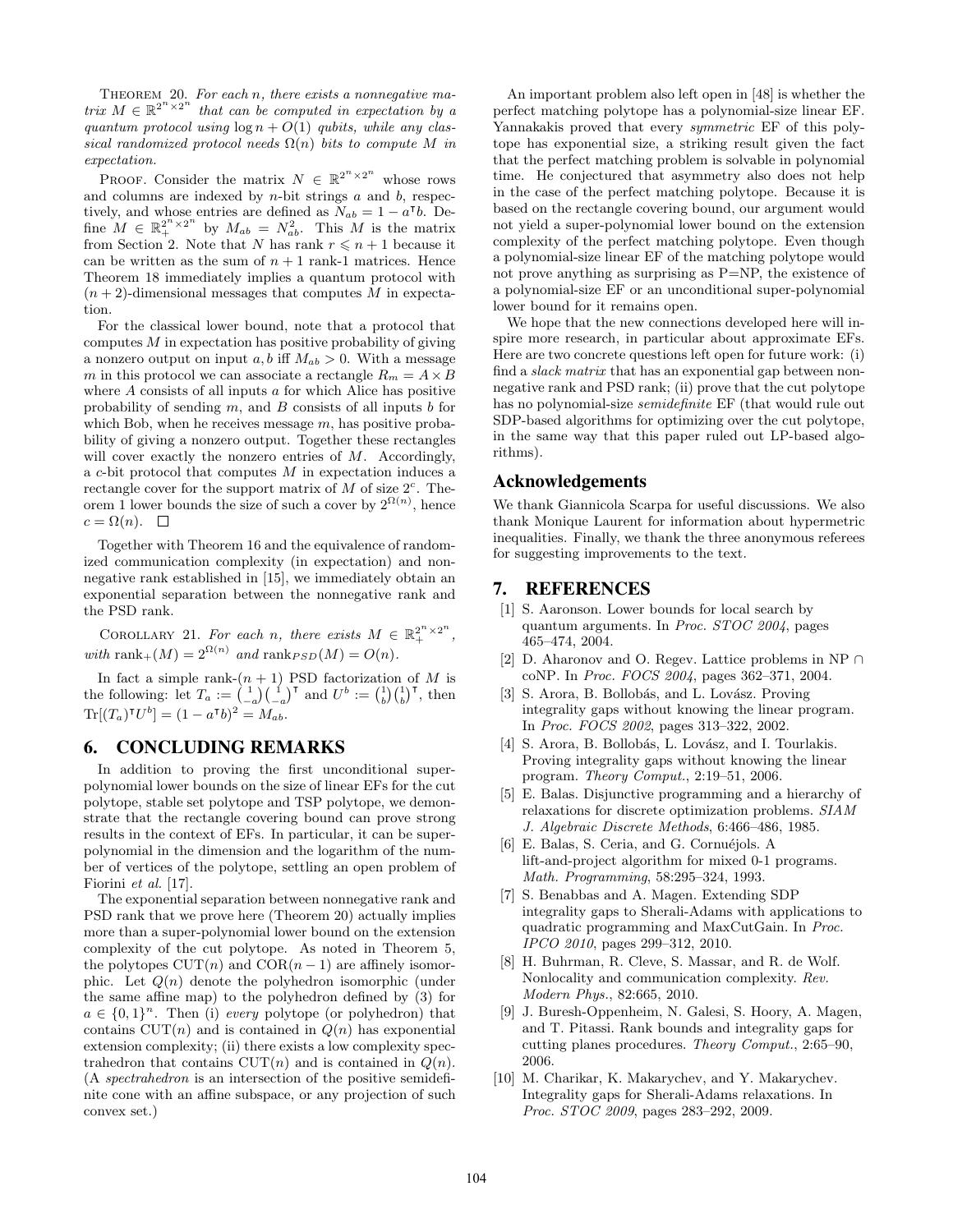- [11] M. Conforti, G. Cornuéjols, and G. Zambelli. Extended formulations in combinatorial optimization. *4OR*, 8:1–48, 2010.
- [12] C. De Simone. The cut polytope and the Boolean quadric polytope. *Discrete Math.*, 79:71–75, 1989/90.
- [13] M.M. Deza and M. Laurent. *Geometry of cuts and metrics*, volume 15 of *Algorithms and Combinatorics*. Springer-Verlag, 1997.
- [14] A. Drucker and R. de Wolf. Quantum proofs for classical theorems. *Theory Comput., Graduate Surveys*, 2, 2011.
- [15] Y. Faenza, S. Fiorini, R. Grappe, and H. R. Tiwary. Extended formulations, non-negative factorizations and randomized communication protocols. arXiv:1105.4127, 2011.
- [16] W. Fernandez de la Vega and C. Mathieu. Linear programming relaxation of Maxcut. In *Proc. SODA 2007*, pages 53–61, 2007.
- [17] S. Fiorini, V. Kaibel, K. Pashkovich, and D. O. Theis. Combinatorial bounds on nonnegative rank and extended formulations. arXiv:1111.0444, 2011.
- [18] K. Georgiou, A. Magen, T. Pitassi, and I. Tourlakis. Integrality gaps of  $2 - o(1)$  for vertex cover SDPs in the Lovász-Schrijver hierarchy. *SIAM J. Comput.*, 39:3553–3570, 2010.
- [19] K. Georgiou, A. Magen, and M. Tulsiani. Optimal Sherali-Adams gaps from pairwise independence. In *Proc. APPROX-RANDOM 2009*, pages 125–139, 2009.
- [20] J. Gouveia, P.A. Parrilo, and R. Thomas. Theta bodies for polynomial ideals. *SIAM J. Optim.*, 20:2097–2118, 2010.
- [21] J. Gouveia, P.A. Parrilo, and R. Thomas. Lifts of convex sets and cone factorizations. arXiv:1111.3164, 2011.
- [22] H. Huang and B. Sudakov. A counterexample to the alon-saks-seymour conjecture and related problems. arXiv:1002.4687, 2010.
- [23] V. Kaibel. Extended formulations in combinatorial optimization. *Optima*, 85:2–7, 2011.
- [24] V. Kaibel, K. Pashkovich, and D.O. Theis. Symmetry matters for the sizes of extended formulations. In *Proc. IPCO 2010*, pages 135–148, 2010.
- [25] I. Kerenidis and R. de Wolf. Exponential lower bound for 2-query locally decodable codes via a quantum argument. In *Proc. STOC 2003*, pages 106–115, 2003.
- [26] E. Kushilevitz and N. Nisan. *Communication complexity*. Cambridge University Press, 1997.
- [27] E. Kushilevitz and E. Weinreb. The communication complexity of set-disjointness with small sets and 0-1 intersection. In *Proc. FOCS 2009*, pages 63–72, 2009.
- [28] E. Kushilevitz and E. Weinreb. On the complexity of communication complexity. In *Proc. STOC 2009*, pages 465–474, 2009.
- [29] C. Lemaréchal and J.B. Hiriart-Urruty. *Convex analysis and minimization algorithms I*. Springer, 1996.
- [30] L. Lovász. On the Shannon capacity of a graph. *IEEE Trans. Inform. Theory*, 25:1–7, 1979.
- [31] L. Lovász. Semidefinite programs and combinatorial optimization. In *Recent advances in algorithms and combinatorics*, volume 11 of *CMS Books*

*Math./Ouvrages Math. SMC*, pages 137–194. Springer, 2003.

- [32] L. Lovász and A. Schrijver. Cones of matrices and set-functions and 0-1 optimization. *SIAM J. Optim.*, 1:166–190, 1991.
- [33] N.D. Mermin. *Quantum computer science: an introduction*. Cambridge University Press, 2007.
- [34] M. A. Nielsen and I. L. Chuang. *Quantum computation and quantum information*. Cambridge University Press, 2000.
- [35] K. Pashkovich. Symmetry in extended formulations of the permutahedron. arXiv:0912.3446, 2009.
- [36] A. A. Razborov. On the distributional complexity of disjointness. *Theoret. Comput. Sci.*, 106(2):385–390, 1992.
- [37] T. Rothvoß. Some 0/1 polytopes need exponential size extended formulations. arXiv:1105.0036, 2011.
- [38] G. Schoenebeck, L. Trevisan, and M. Tulsiani. Tight integrality gaps for Lovasz-Schrijver LP relaxations of vertex cover and max cut. In *Proc. STOC 2007*, pages 302–310, 2007.
- [39] A. Schrijver. *Combinatorial optimization. Polyhedra and efficiency*. Springer-Verlag, 2003.
- [40] C. E. Shannon. The synthesis of two-terminal switching circuits. *Bell System Tech. J.*, 25:59–98, 1949.
- [41] H. D. Sherali and W. P. Adams. A hierarchy of relaxations between the continuous and convex hull representations for zero-one programming problems. *SIAM J. Discrete Math.*, 3:411–430, 1990.
- [42] E. R. Swart.  $P = NP$ . Technical report, University of Guelph, 1986; revision 1987.
- [43] F. Vanderbeck and L. A. Wolsey. Reformulation and decomposition of integer programs. In M. Jünger et al., editor, *50 Years of Integer Programming 1958-2008*, pages 431–502. Springer, 2010.
- [44] R. de Wolf. Quantum communication and complexity. *Theoret. Comput. Sci.*, 287:337–353, 2002.
- [45] R. de Wolf. Nondeterministic quantum query and communication complexities. *SIAM J. Comput.*, 32:681–699, 2003.
- [46] L. A. Wolsey. Using extended formulations in practice. *Optima*, 85:7–9, 2011.
- [47] M. Yannakakis. Expressing combinatorial optimization problems by linear programs (extended abstract). In *Proc. STOC 1988*, pages 223–228, 1988.
- [48] M. Yannakakis. Expressing combinatorial optimization problems by linear programs. *J. Comput. System Sci.*, 43(3):441–466, 1991.
- [49] G. M. Ziegler. *Lectures on Polytopes*, volume 152 of *Graduate Texts in Mathematics*. Springer-Verlag, 1995.

# APPENDIX

## A. BACKGROUND ON POLYTOPES

A *(convex)* polytope is a set  $P \subseteq \mathbb{R}^d$  that is the convex hull conv $(V)$  of a finite set of points *V*. Equivalently, *P* is a polytope if and only if *P* is bounded and the intersection of a finite collection of closed halfspaces. This is equivalent to saying that *P* is bounded and the set of solutions of a finite